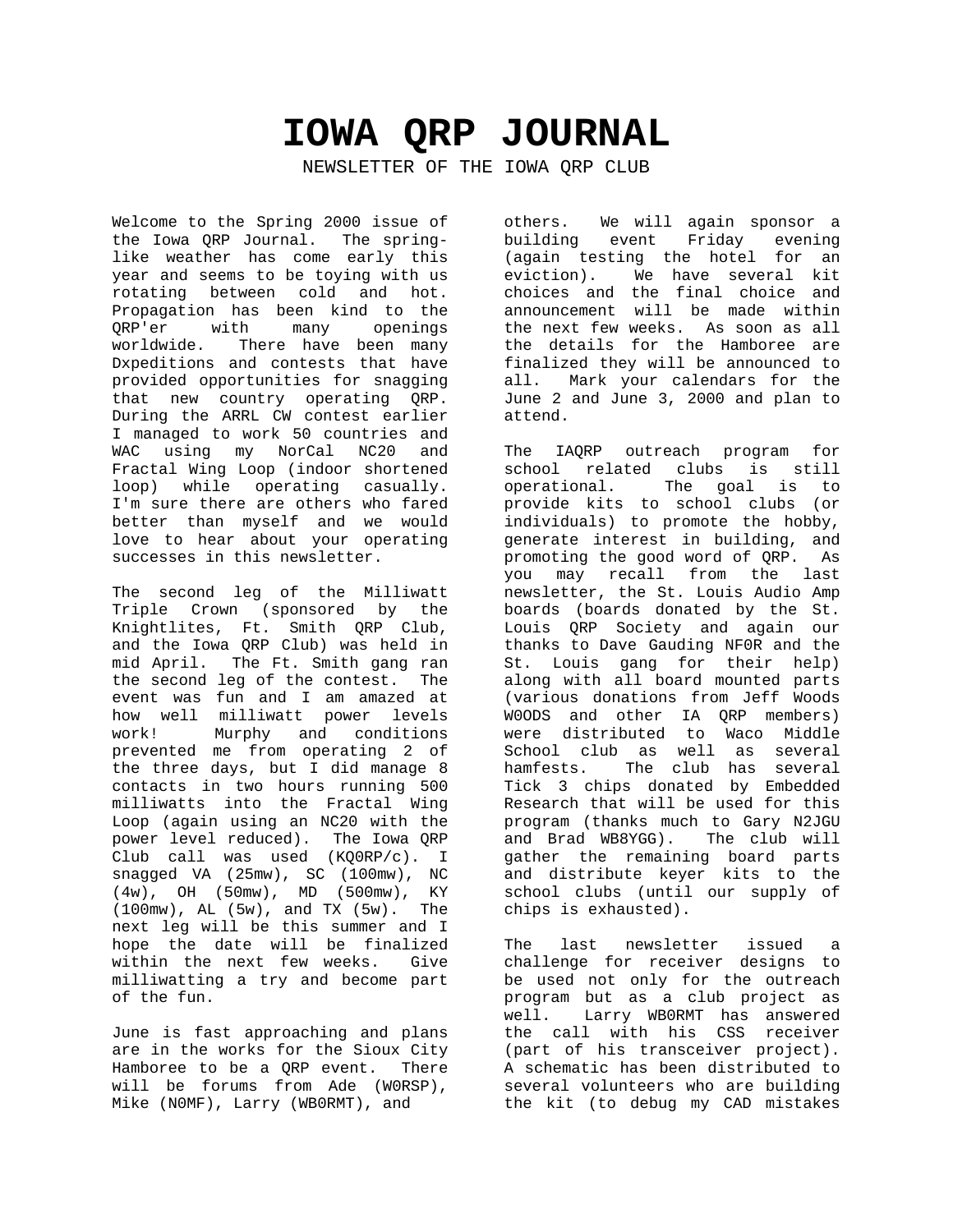hi). This receiver will be used as a building project for the club and later in the outreach program.

Now is the time to volunteer for hosting a meeting. All we need is a place to gather. Past meetings have been held at restaurants, libraries, Red Cross, and hamfests. By spreading the meetings out across the state, everyone gets a chance to attend at least one. If you are interested please let me know as soon as you can.

This spring has been bad (time wise) for me as my oldest son graduates from highschool in May plus my work schedule has changed. Mike (N0MF) probably has a pool going to see if I actually will build my K2 before the end of this year (hi). After graduation I should be able to get back into QRP mode (hi). My apologies to you all for dropping the ball on any spring meetings.

Our first hamfest of the season will be Des Moines on April 29, 2000. We will have a display table and I hope to see you there. If you are able to attend, please bring a show and tell item for the table. Your homebrew/kit masterpieces are what attract interest to the table and gives us a chance to spread the good word about low power operating. I hope to see you in Des Moines!

72, de John NU0V burnleyia@home.com

\*\*\*\*\*\*\*\*\*\*\*\*\*\*\*\*\*\*\*\*\*\*\*\*\*\*\*\*\*\*\*\*\*\*\*

# **Member Profile: Matthew Balvanz** By Matthew Balvanz KC0AYG

"Name here is Matthew and I'm running QRP with a..." and so starts another QSO here at the shack of KC0AYG. I've been a ham for 3 years now and enjoyed every minute of it! Whether I'm running QRP on 40 meters or packet on VHF, there's always something fun to do.

I got started in QRP right away. I've always been one to take up a challenge, no matter how hard. So the original plan was to homebrew a station from scratch. Little did I realize how much I had to know before I could build everything. At the age of 15 I didn't know much about electronics and had zero experience soldering. I had a Radio Shack receiver and figured I could use that, but I couldn't decide what to do for a transmitter. I discovered after a few weeks some plans for a crystal<br>controlled, half-watt, one controlled, half-watt, one transistor CW transmitter, and I started work on that. Of course it didn't work right away and it took me weeks to figure out I read a resistor wrong, but it was a learning experience!

After a few months of no contacts with the few CQs that I worked up the courage to do, my interest started to fade and I decided that I should find something with a few more features and more frequencies. So after some hunting I came across a used HF rig and added that to my station. Boy was I excited! A real HF radio! It was a 100-watt rig, but I knew how to change the settings to bring it down to 5 watts. It was perfect!

After working up enough courage to call CQ again I finally had my first QSO on QRP 10 meter CW. After that I was hooked! I worked people off and on when I had time, but I was getting busier with school and work. So, when I heard about the QRP-L novice foxhunts I signed up right away.

An addition to our house was conveniently scheduled for the same time as my hunts, so all the antennas had to come down. Now what to do? A radio doesn't do a bit of good without an antenna! Luckily I had helped a friend setup an HF station at his house recently (Chris, K0CNN, ex KC0DBO) and he let me use his setup. I wasn't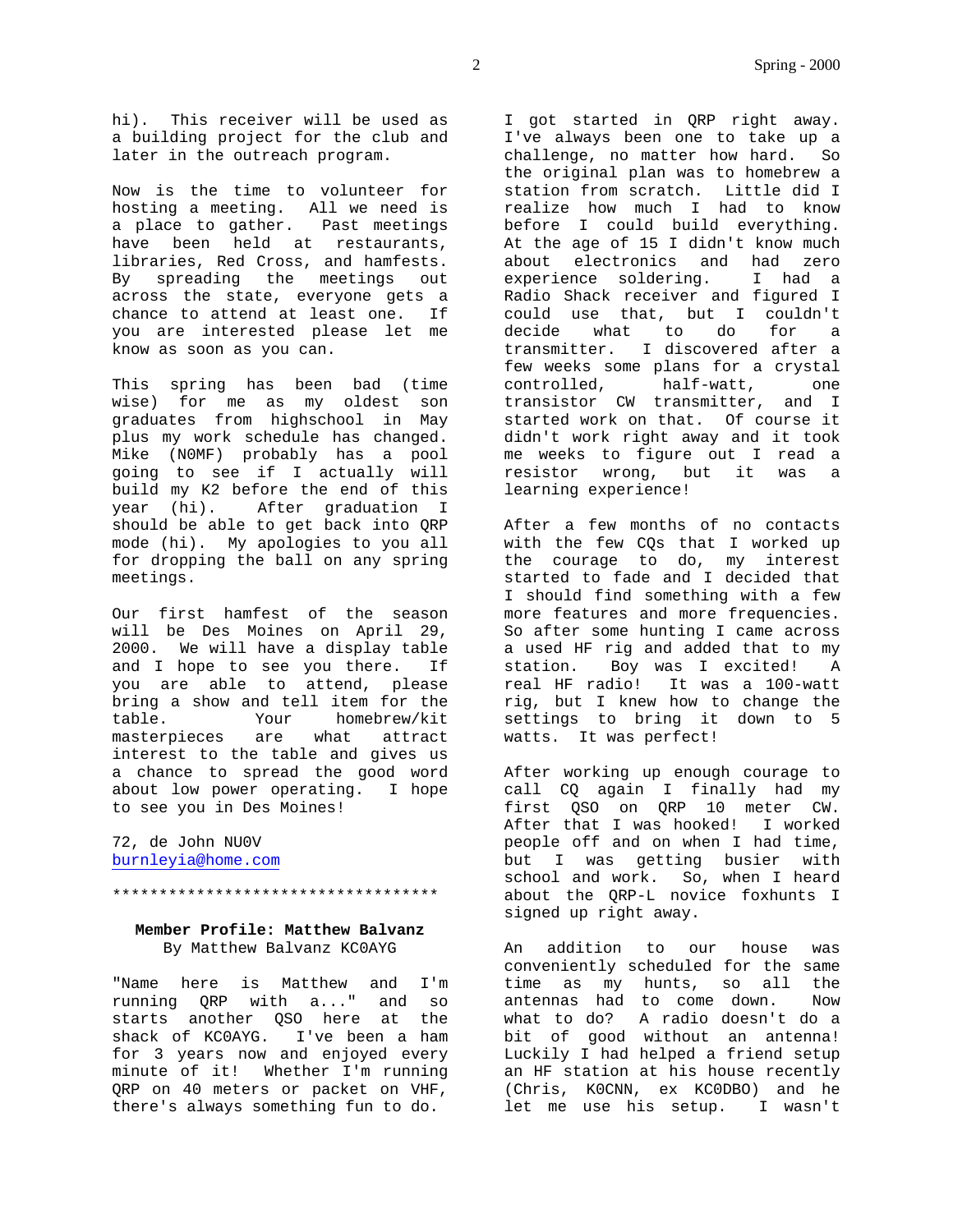The night of the first hunt came. I tuned up the rig, adjusted the tuner to get the SWR down to the minimum. Once everything was in place, I called CQ. I didn't expect a response right away, even with the frequency posted on QRP-L. After one call I had no less then two stations calling me! I was so surprised that I didn't get either call out of it and had to send QRZ? Once again two stations came back, but this time I managed to pull part of a call out of the noise. After working those two stations, one of which was in Canada, I kept busy for the next two hours working station after station at about 6 wpm. I did a total of four hunts and had a blast during each one. I've doubled the number of QSL cards on the wall from the foxhunts, and I'd encourage everyone to try them. They're a great time!

My interests lately have turned to digital modes, but QRP nonetheless! I have a packet station running 5 watts out and have started doing PSK31 on 10 meters. I've also experimented with RTTY, SSTV, FELD-HELL and MT63. Most of my QSOs have been QRP and I've amazed myself how well some of the modes work. On PSK31 I think I worked more DX then US stations. I've worked people in South America, Europe and even one in Japan with just 5 watts, sometimes less.

I haven't given up on home brewing either. I've built several projects, Tick keyers, a RIT kit for and SW-40, a CW audio filter and a lot more. In fact I'm trying right now to build a laser transceiver to use with a computer interface for high-speed networking!

72, de Matthew KC0AYG

\*\*\*\*\*\*\*\*\*\*\*\*\*\*\*\*\*\*\*\*\*\*\*\*\*\*\*\*\*\*\*\*\*\*\*

## **Rebirth of a Six-Meter AM Transceiver** By Walt Holling N9MZP

For many years I have enjoyed restoring and working with boat anchor-type radios. In addition, I am active in a Quad Cities area 6 meter AM group. The group conducts a 6-meter net that operates every Tuesday night at 2000 hours CST on 50.4 MHz, sponsored by WC9M from Moline, IL. The objectives of the net are to promote 6M AM activity and to restore older 6M boat anchor radio equipment (see Website http://home.revealed.net/WC9M).

I have restored a Gonset Comm III, Ameco TX62, Swan 250C, Heathkit Senca, Knight TR106, and have constructed several 6M converters and preamps. A solid state version of the old tube type 6M AM rig is a unique concept that revives AM in a fun approach. This was a great project for 6M AM enthusiasts in order to experience the joy of building and working a back-to-thefuture VHF project.

**Background:** Amateur radio and AM operation brings back many happy memories for me. When I was in grade school. I began teaching myself radio design. From the junk piles of several neighborhood radio/TV repair shops, I retrieved some of the older tube radios that had shortwave bands. After getting several of them to work, I would attach a piece of hookup wire for the antenna and listen to the AM Ham operators on 80 meters.

Although I did not become a ham operator until later in life, I always thought this was something I wanted to do. I enjoyed hearing the resonant AM voice quality signals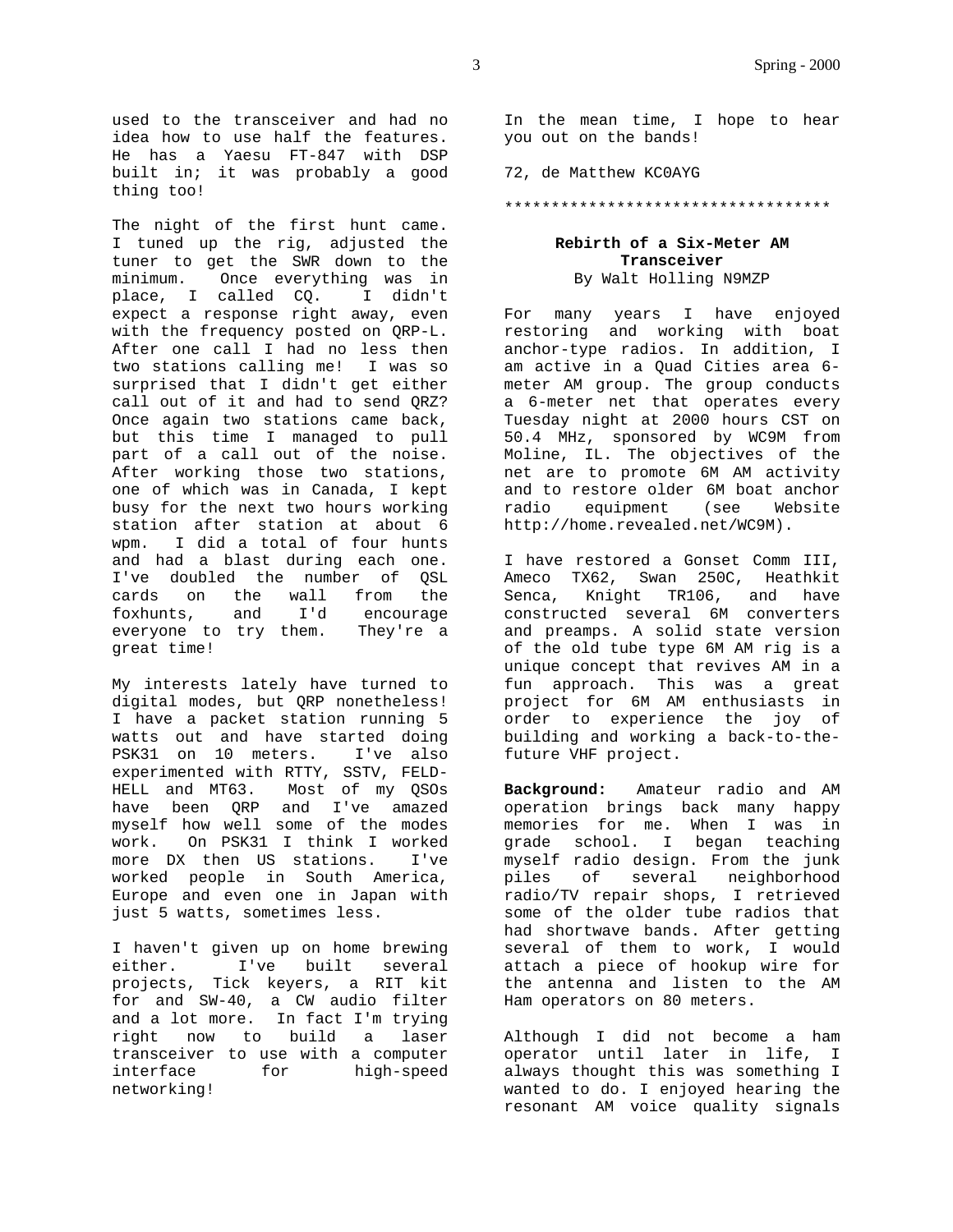coming from the warm, glowing tubes of the radios I had fixed.

When I was in the sixth grade, one of my friends challenged me to build a transmitter to talk to one of the older SW BC receivers that was in his house about a 1/4 mile away. I did some research at the library and revisited the radio/TV trash bins and was able to collect enough parts to homebrew my first AM transmitter. It was not very efficient, but it did work and my friend was able to faintly hear my voice over his radio.

That was my first experience with homebrewing radios and one that I will always remember. Although my interest shifted away from radio for many years, this was a lasting experience. Now with the returning interest in AM, especially 6-meter AM, this project became timely, fun, and useful.



## **Fig 1: 6M AM Transceiver With Cover Removed**

**General:** The 6-meter solid state AM transceiver is designed to tune the 50-54 MHz band. The singleconversion superhet receiver features exceptional sensitivity,

image rejection, signal-to-noise ratio and stability. The receiver is ideally suited for listening to AM communications with a bandwidth of about 15 kHz. The transmitter is crystal controlled with a final input power of about 5 watts. The original design is from Rich Littlefield, K1BQT, and was presented in the Communications Quarterly 1993 entitled, "Build the Nor'easter 6-meter AM Transceiver." This design is very closely related to the old tube VHF-AM rigs, which includes a tunable receiver, adjustable squelch, AGC, transmit crystal controlled transmitter, spot switch, and PTT switching. A PDF copy of the article from Communications Quarterly can be viewed at my web site URL http://www.geneseo.net/~hollingw/im ages/6m\_am.pdf.

**Circuit Description:** The receiver is a superhetrodyned AM unit built around four ICs: (1) NE602 doublebalanced mixer, (2) MC1350 IF amplifier with AGC, (3) LM324 quad op-amp for AF preamp, AGC drive, and comparitor-driven squelch, and (4) LM386 final audio amplifier. In operation, an AM signal from the antenna is coupled to a two-section bandpass filter to reject out-ofband signals and then coupled to the VHF low-noise transistor for pre-amplification. Signals are then fed through the input of the NE602 that serves as an active doublebalanced mixer and also as the local oscillator.

The oscillator is varactor-tuned for a VFO of 39.3 MHz which is 10.7 MHz lower than the incoming frequency. The signal is then filtered selectively with a narrow passband using cascaded crystal 4 pole filters that yield a 15 kHz bandwidth. The output of the filters is amplified by the MC1350 IF amplifier which, as configured, also offers automatic gain control (ACG). The AM signal is demodulated by a diode and the audio is fed in sequence through the four sections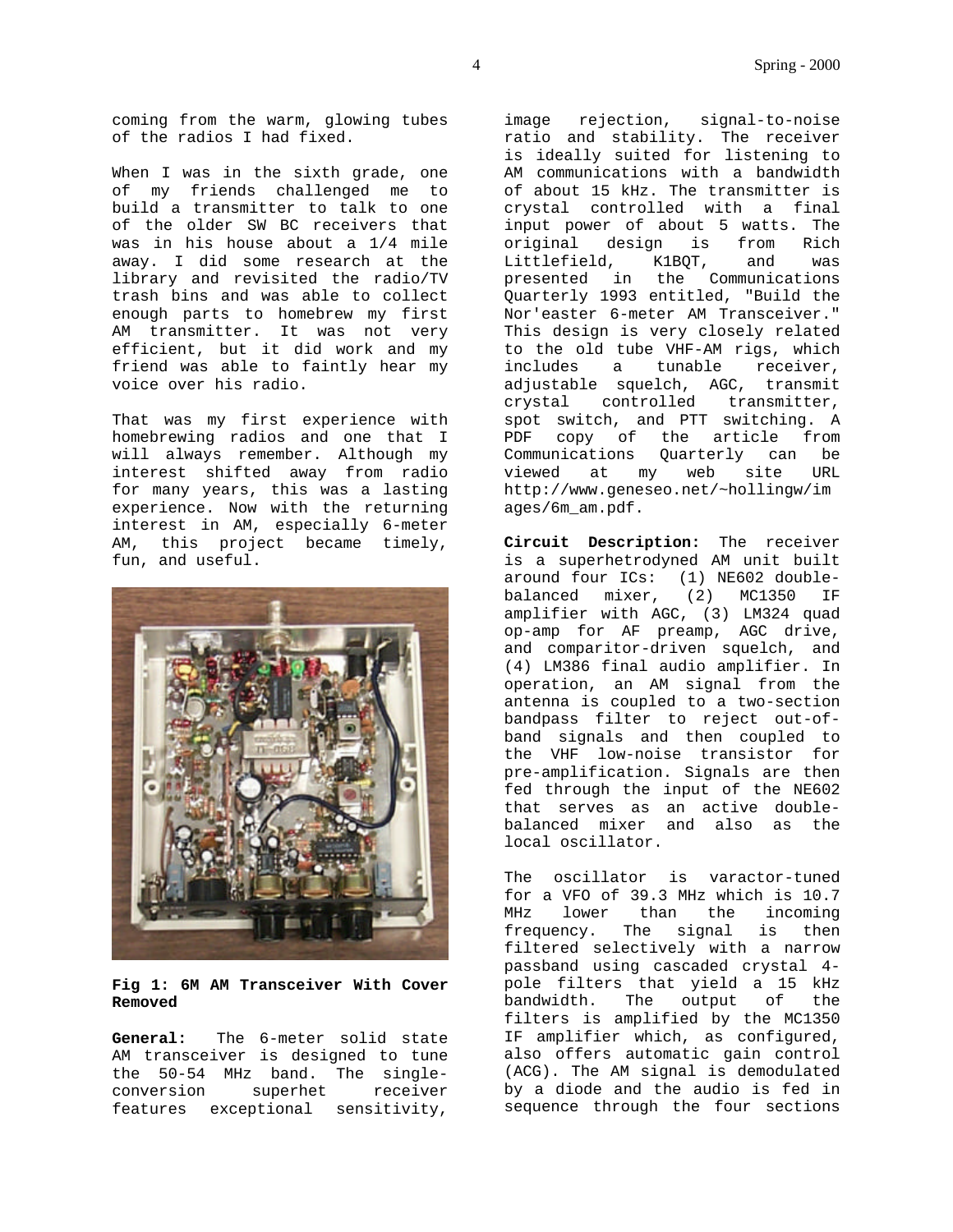of the quad op-amp. This op-amp also contains a squelch circuit to help eliminate unwanted background noise. The overall design and squelch control is designed such that the background noise is quite low. The final AF output stage is a LM386 and is set up for minimum gain of 20x.

The transmitter uses a third overtone 50.4 MHz crystal to operate the 2N2222A oscillator. A 2N5109 is used as the transmitter's diver to amplify the signal to the 2N2166 RF power amp. Modulation is supplied from a 4-watt audio preamp/power amp IC Phillips-TDA1015. The modulation audio IC is coupled to the RF power amp by the modulation transformer to supply the AM modulation. Then a 3-section low-pass L-network provides the filtering to reduce the spurs and harmonics of the transmitter.

**Construction:** The double-sided printed circuit board was obtained from Far Circuits. Caution is required because the board isn't plated through. All grounded connections must be soldered on top of the board to ensure continuity. Because the circuit board layout, parts list, and schematic of the original article do not match, a new parts layout and suggested assembly instructions were developed by myself and Dave Kamp KC0AHZ. Copies are available upon request via my email address.

**Parts and Assembly:** Most parts are readily available popular homebrewing components. However, the toroid cores for the L network coils could not be located, so a different value was found and the proper number of turns was recalculated for the correct inductance. The modulation transformer Uniden TF-177 also could not be found. I substituted a TF-068 from a broken CB transceiver. Another approach is a Mouser 42TU048 audio matching transformer. The modulation taps

will have to be adjusted depending on the transformer used. I recommend utilizing a monolithic capacitors for the .1 UF disc because of the size factor when mounting the components. Also be sure that the two 68 pf capacitors are good NPO types to eliminate thermal drifting for the receiver. The varactor diode MV2104 could only be located in a surface mount configuration. This makes mounting a little tricky, but it will work. The RF power amp needs to be mounted on an insulated heatsink. The RS #270-214 modem case does provide a nice fitting enclosure to make the rig relatively compact.



# **Fig 2: Partial Assembly Testing Receiver Section**

**Alignment and Adjustment:** Aligning the receiver starts by adjusting the local oscillator coil to 39.3 MHz with a frequency counter. Next, peak the IF transformer with an RF signal generator set to 10.7 MHz. Then adjust the two variable capacitors in the receiver's twosection bandpass filter for maximum signal using an rf signal generator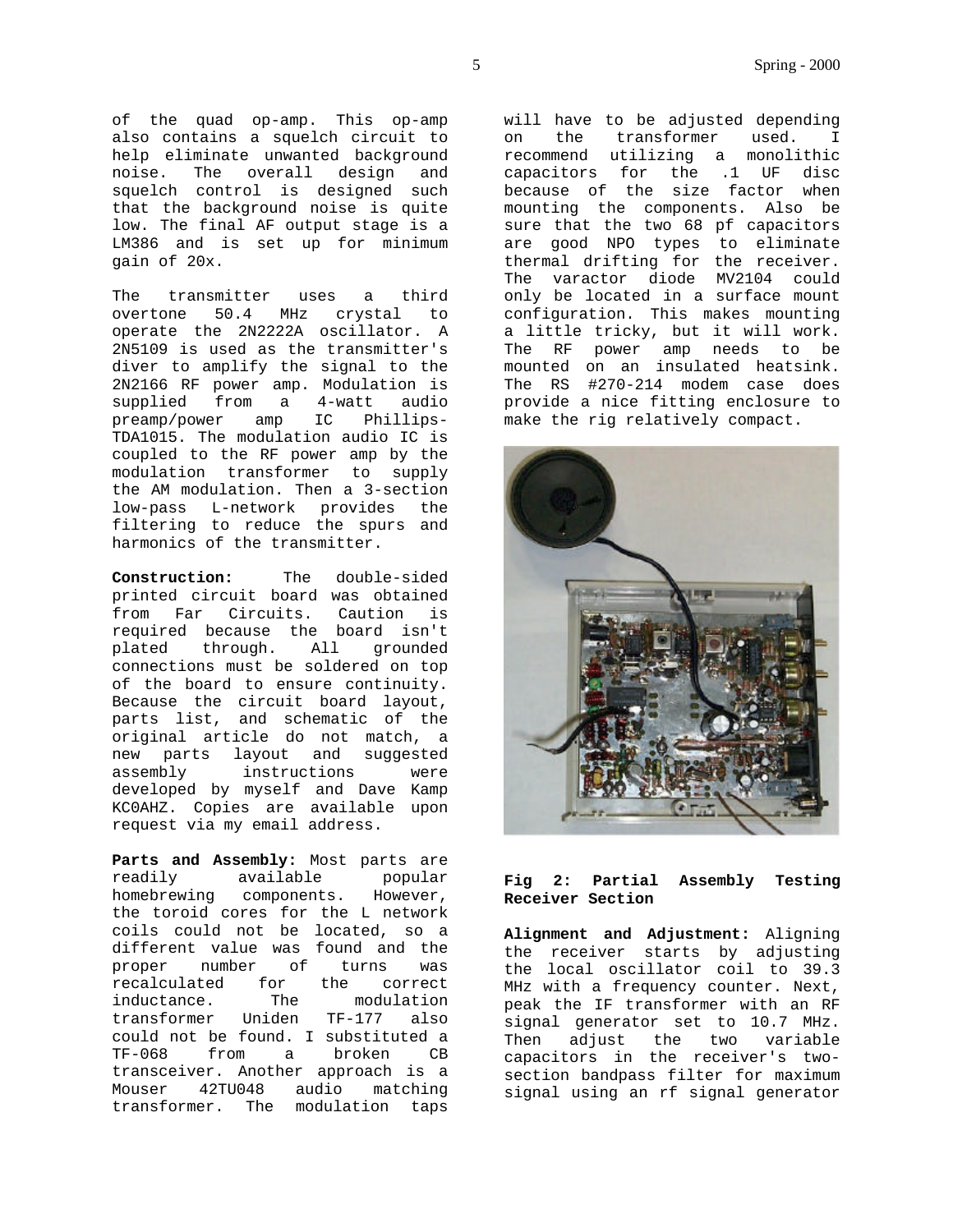with an AM modulated signal set within the 50 MHz receiving range.

The transmitter is adjusted starting with the main oscillator by pressing the spot switch and peaking the trimmer capacitor for maximum value on an oscilloscope. Next, adjust the transmitter driver's trimmer capacitor for maximum signal. To adjust the RF power amp, connect a dummy load to the antenna connection through an RF wattmeter. Then depress the PTT switch on the microphone and adjust the driver and power amp trimmers for maximum output. Next, supply a modulation signal to view the<br>modulation pattern on an modulation pattern on an oscilloscope and adjust for maximum peak-to-peak voltage. It may be necessary to adjust the modulation transformer taps to achieve 100% modulation or to avoid driving the modulator into saturation.

**Operation:** Utilize a high impedance microphone with this transceiver to achieve nearbroadcast quality audio. I have received the best audio reports from this rig of all be 6-meter AM transmitters that I have tried. The local 6-meter AM net usually has at least 17 check-ins. Everyone has stated that this is my best AM signal. The receiver has good bandwidth for receiving the crystal-controlled signals that could be several KC apart. The sensitivity seems to equal my ICOM 6-meter transceiver and will detect a .3 uV carrier. This radio has been used every week on the local 6-meter AM net since December. Also, after the local net one evening, a sporadic-E opening allowed me to use the transceiver in QSOs with the New Hampshire and New York areas. This shows that 6 meter AM is alive and has made a comeback.

This project has been fun and will also provide enjoyment in the upcoming 6-meter openings this spring and summer. This modern version of the 6-meter AM transceiver will provide better performance and enjoyment in 6 meter AM activity. Six-meter AM can allow better ragchewing than the customary "hit and run" QSOs that are common on this band with ssb.

Four other local 6-meter AM enthusiasts are also building this rig, thereby providing the opportunity to have more fun and to get more hams interested in building projects. This project combines ham radio homebrewing and learning with nostalgia in a way that is pleasurable to both the operator and listener.

(Editors note: Far Circuits has offered a group discount on the Nor'easter board set. If you are interested please contact NU0V.)

72, de Walt N9MZP hollingw@geneseo.net

#### \*\*\*\*\*\*\*\*\*\*\*\*\*\*\*\*\*\*\*\*\*\*\*\*\*\*\*\*\*\*\*\*\*\*\*

# **ArkieCon 2000 or 2 days in Arkansas** By Darrel Swenson KBØAWB

ArkieCon... here I come! I left Omaha Friday morning. After a brief stop for a couple of breakfast burritos in Council Bluffs, I headed south down I-29. With the exception of a small stretch of winding 2-lane road from Neosho, MO to Arkansas, the road was all 4 lane interstate type, with a 70-mph speed limit. (OK officer... 65-mph in Iowa.)

Friday evening I joined the rest of the QRPers for supper at the Rib Eye Restaurant. We sat around and talked for an hour or so after dinner. I discovered that Jay<br>Bromley, W5JAY, and Kelsey W5JAY, and Kelsey ("Hanging Judge") Mikel, KK5KU both work for the same 'southern' phone company I work for in Omaha. Kelsey and I swapped notes (and lies!)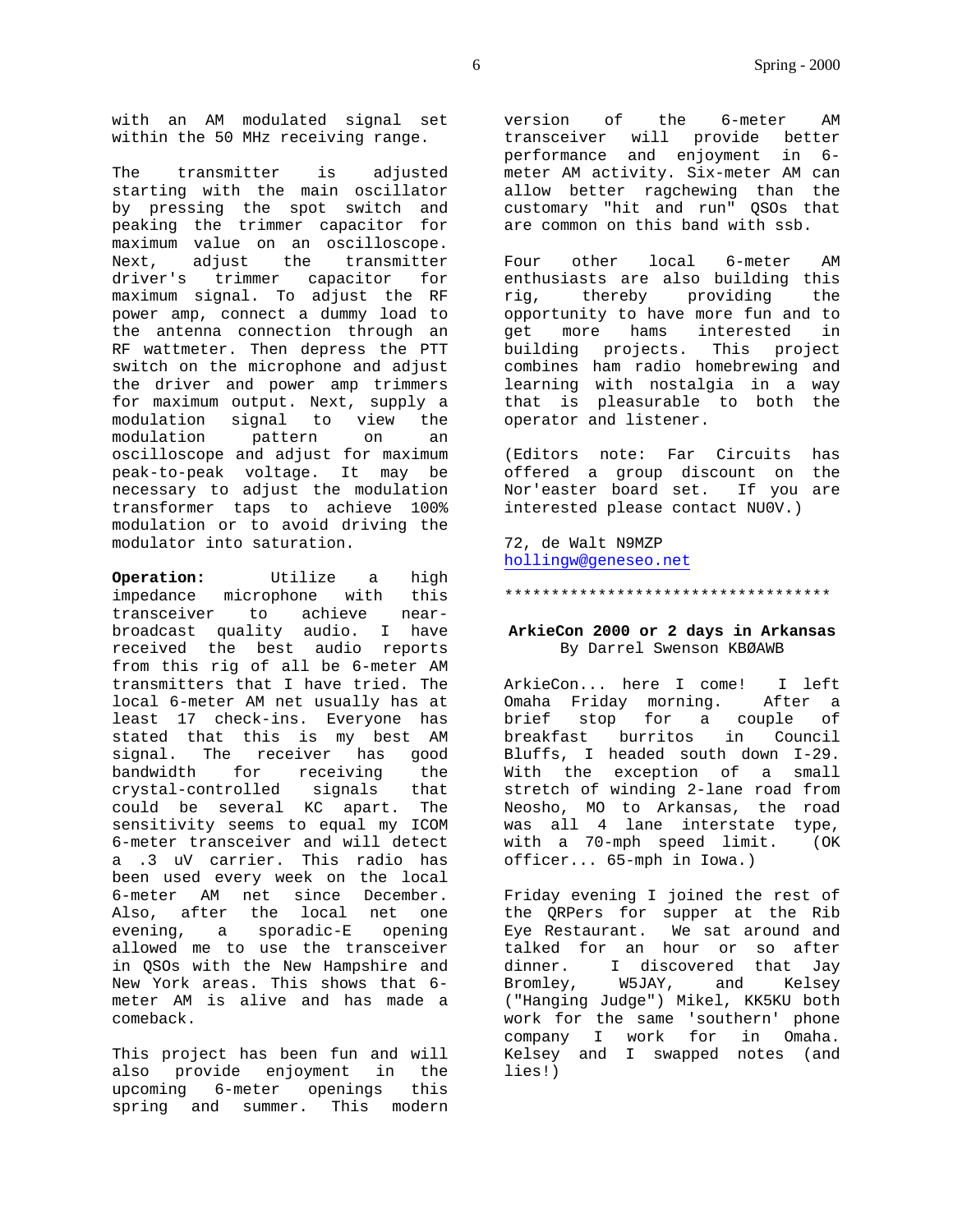I took advantage of the hour before the QRP forums Saturday morning to scout the flea market for bargains. I saw several nice HF rigs for sale, some nicely restored tube equipment, and lots of individual components for sale. I didn't find anything I had on my 'shopping list', but I was being pretty<br>picky. I counted at least 15 I counted at least 15 tables stacked with trays of components.



**Photo 1: Doug Hendricks KI6DS**

The QRP forums started at 9:00 am. First up was "Mr. NorCal," Doug Hendricks, KI6DS. Doug's presentation was a "Complete Ham Radio Station For Under \$50.00." He started with the new SMK-1 kit coming soon from NorCal (\$30 + \$4 S&H), showed off the NJ-QRP enclosure for the SMK-1 (\$10) including S&H.) He then demonstrated how to make a "NorCal Doublet" from a piece of 4 conductor ribbon cable. With some measuring help from Jim Duffy ("Dr. Megacycle") Doug had a complete 40M dipole in less than 10 minutes. He then passed out plans for a small QRP 'Z' match tuner that can be built for less than \$10. Doug completed his station by introducing the Ft. Smith QRP club's latest kit, a combination Iambic Paddle and TiCK keyer (that includes the TiCK chip.) The new kit sells for \$10. (plus \$2 S&H) I don't remember the exact math... but the entire station came out to \$50.00.

Doug admitted it was a pretty basic station, and probably not a great choice for beginners, but it did work. For someone just starting in QRP he suggested a combination of Small Wonder Lab's SW40+ (Dave Benson, NN1G), an Elmer 101 book from Paul Harden, the tuner, keyer and a 40M dipole. That combo would still be less than \$100.

During his talk Doug also updated us on several NorCal related topics:

The Winter QRPp should ship in the next couple of weeks. Doug's wife and doctors ordered him to stay away from QRP for 3 months following his heart surgery. He thanked Paul Harden for stepping in and taking care of the winter issue of QRPp in his absence.

He said NorCal has probably done their last "through the hole" kit. The SMK-1 and the 10M kit later this year will be the start of many surface mount kits. "Through the hole" parts are getting too hard to find, especially in the low priced, large quantities needed for kits. He said it took months to round up all the parts for the NorCal20. He was able to find all the parts for the SMK-1 in a single day. Doug also passed around a couple of Manhattan style construction SST rigs for 10 and 15 meters, built by IA-QRP's own Mike Fitzgibbon, NØMF! We can look forward to Mike's construction article for the rigs,

to be published in QRPp this summer.

The second QRP Forum was Paul Harden, NA5N and "Propagation." Paul is an excellent speaker and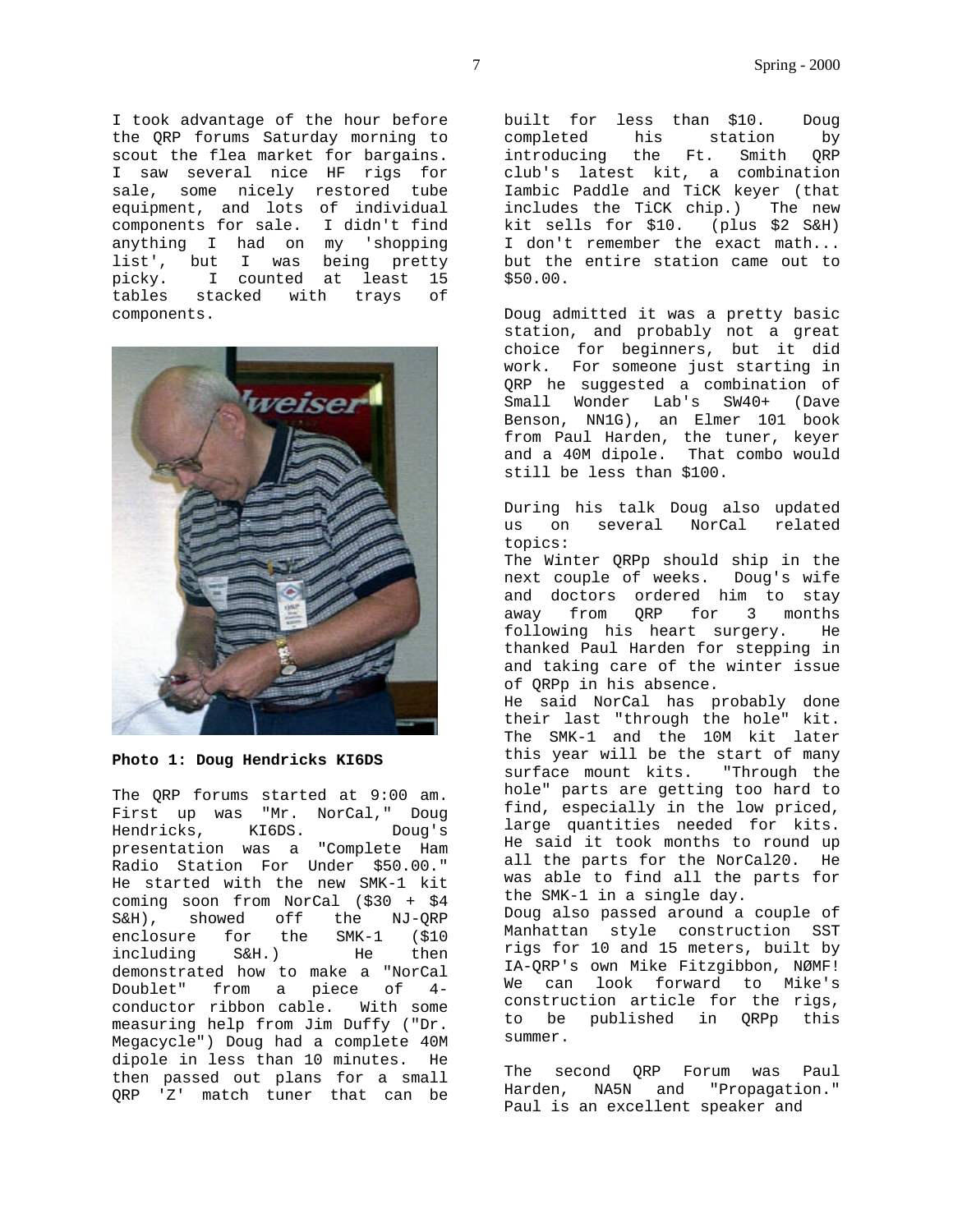

**Photo 2: Paul Harden NA5N**

has a way of presenting a complicated subject in terms even I could understand. He discussed the major "solar event" that occurred on Thursday night (4/6/00) and it's impact on propagation. He says these "solar events" have a one/two punch. The first X-ray pulse is immediate, arriving at the earth in about 8 minutes. The second arrives on the "solar wind" about two days later. I can't do Paul's presentation justice here. If you



**Photo 3: Dave Gauding NF0R**

ever get a chance to hear it, don't miss it. He mentioned a couple of neat web sites to check out: www.dxlc.com and www.sec.noaa.gov/today.

The third presentation was by Dave Gauding, NFØR of St. Louis antenna fame. His presentation titled "Pretty Good Indoor and Portable Antennas" described several good antennas that people living in apartments or with covenant restrictions could use to get on the air. My favorites were the "Aluminum Cloud" antenna and a compact delta loop antenna I believe he called the "St. Louis Loop." He is also a big fan of used computer "twin-ax" as a balanced feedline.

At noon we broke for an hour lunch. I took advantage of the flea market, purchasing another VE3DNL Marker Generator and one of the new Ft. Smith QRP Group Iambic Paddle/TiCK Keyer Kits. I also picked up a used key and a set of paddles with a gold plated base, hand crafted by Dennis Foster, KK5PY. I also purchased an autographed copy of Paul Hardens Data Book.



**Photo 4: Jim Duffy KK6MC**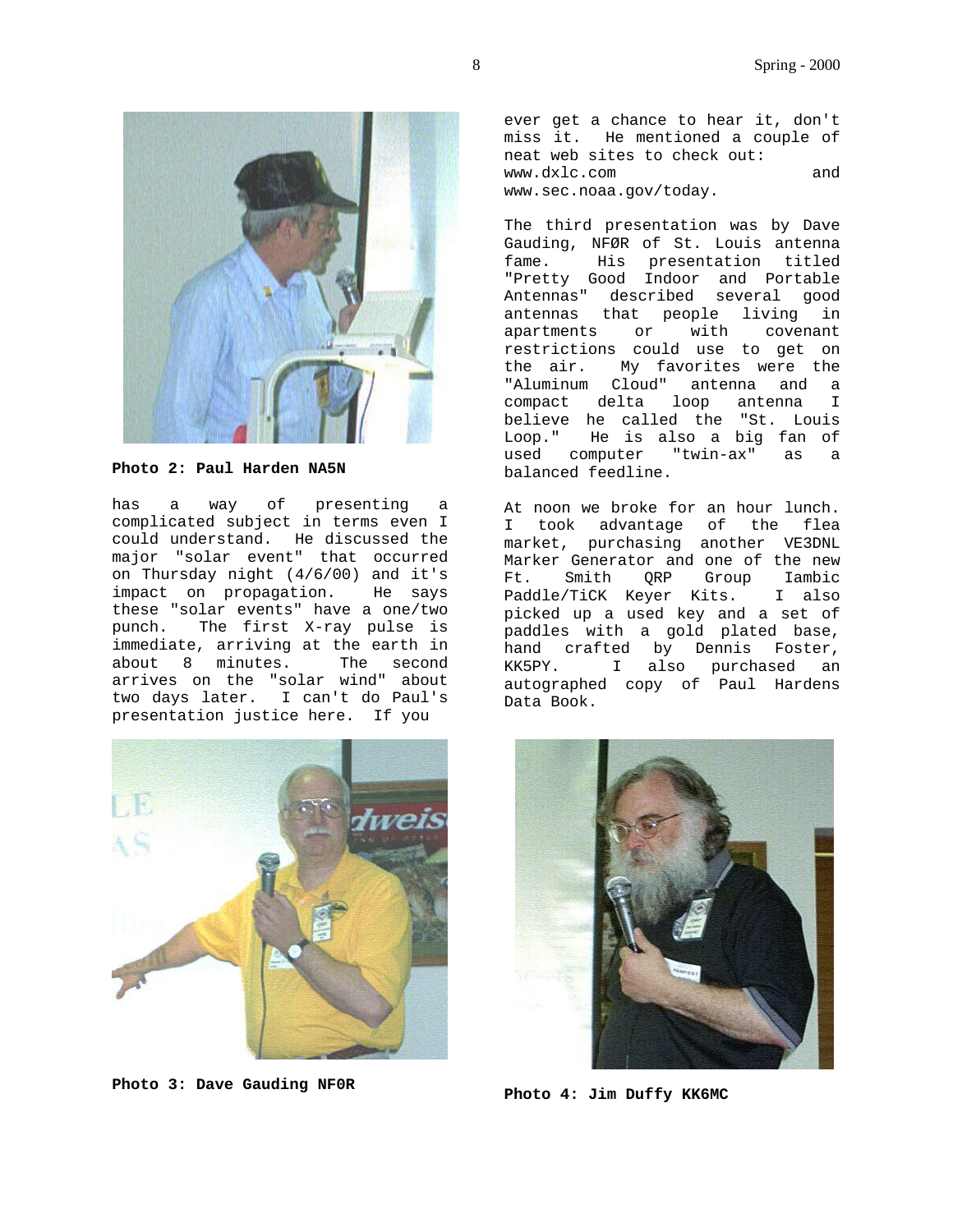The first speaker of the afternoon was Jim Duffy, KK6MC ("Dr. Megacycle!") on "Antenna<br>Miscellany..." Jim had an Miscellany..." Jim had an interesting presentation of a wide variety of antenna topics, from baluns, to tuners, to pulleys and insulators. Jim suggested checking out the local building supply store for antenna parts. He says we should keep record of our antenna designs in our logbook, including a sketch, dimensions, and a record of SWR/impedance for each frequency.

The next forum was by Glen Leinweber, VE3DNL. Glen designed the marker generator that the Ft. Smith QRP Group kitted to raise money for ArkieCon.



**Photo 5: Glen Leinweber VE3DNL**

Glen discussed "Efficiency in QRP Radio." He had several ideas for reducing power consumption of battery operated radios including: connecting the headphones in series instead of parallel, using a fuse instead of a series diode for polarity protection, using a tuner to maximize transmitter efficiency, and using acoustically tuned speakers.

Glen also had a very interesting presentation on some designs for class E power amplifiers with 90% efficiency. These designs are a work in progress and I'm sure we can expect to hear more about them in the future.

The last presentation was to have been about "Manhattan Style Construction" by Dr. Chuck Adams, K7QO. Chuck had angioplasty surgery a couple of weeks ago and was unable to attend. Paul Harden filled in with presentation on "Regenerative Receivers." Paul



**Photo 6: Tom and Sharon Stibolt**

took us step by step through each stage in his regenerative receiver design, explaining how it worked and why he designed it the way he did. Very informative and easy to understand.

WOW... it was four o'clock and the<br>forums are over. Time for the forums are over. drawing for the grand prize, a K2 kit. I almost fell over when the prize was won by someone from Nebraska (and it wasn't me!) Congratulations to Sharon Stibolt, WAØAYI of Lincoln, NE. Sharon is the wife of IA-QRP member Tom Stibolt, WØTJ. When I talked to Sharon later that evening she said Tom was being VERY NICE and was trying to renegotiate the driving duties for the trip home. He was willing to drive longer if she would read the manual (out loud!)

What a great day... but it wasn't over. The Ft. Smith QRP Group hosted a FREE barbecue and test drive session later that night. (First time I ever went to a ham forum with a bar on the side of the room!) I spent the evening talking to several of the Ft. Smith QRP members. I also got to discuss antennas with the two antenna presenters: Dave Gauding and Jim Duffy. I have several new ideas to try in my backyard antenna farm. Later that evening after the barbecue broke up I walked into the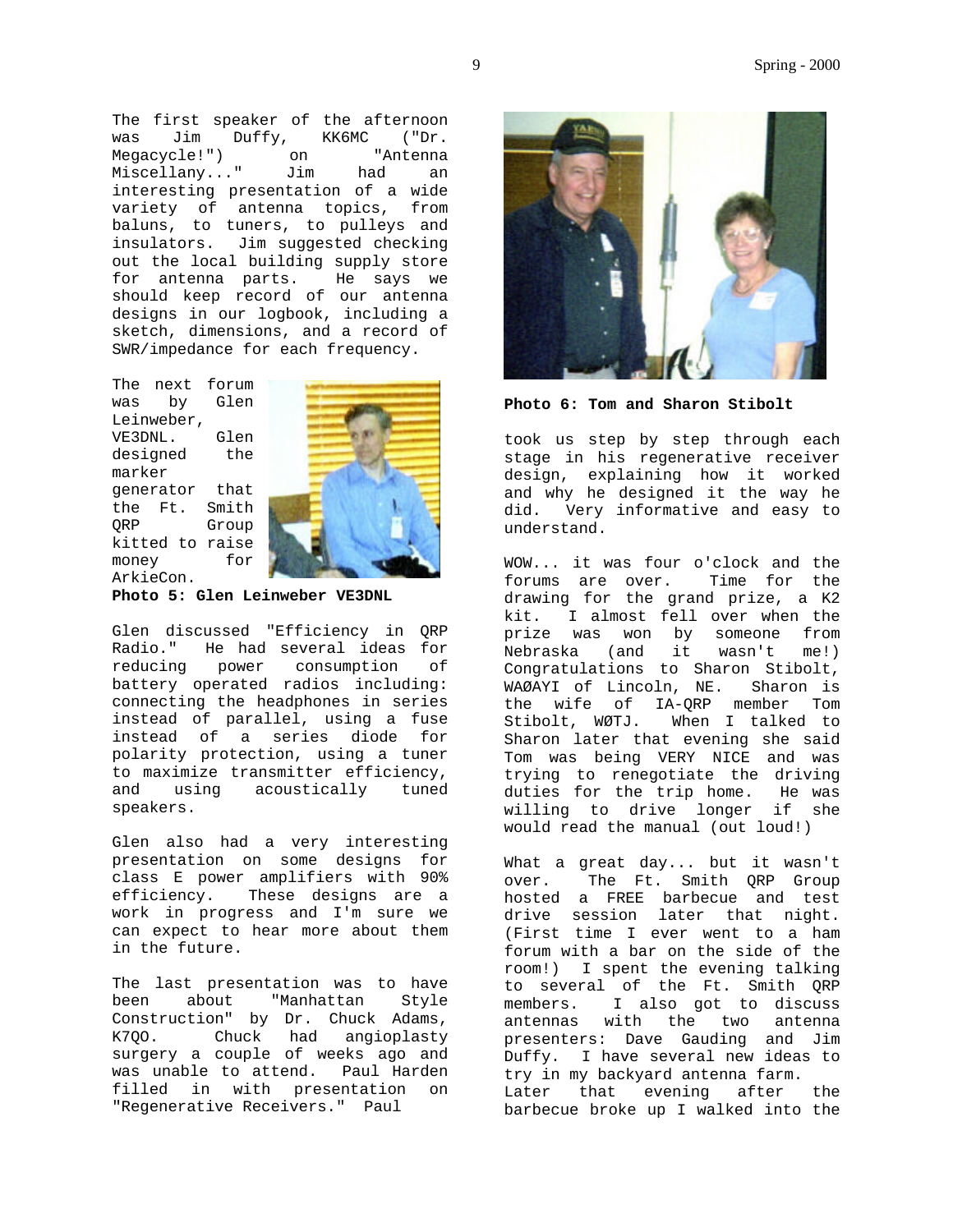hotel and found Doug Hendricks sitting in the lobby. Glen Leinweber and I stayed up talking to Doug until well after midnight. Doug is a high school sophomore geography and science teacher, and the basketball coach! What a thrill to talk to those two.



**Photo 8: Rig Test Drive Session**

Sunday morning I had breakfast with several of the group. Paul Harden and I had an interesting conversation about old AM radio stations that we had worked at. Paul actually loaded up the broadcast station antenna (after it went off the air) to work the Novice Roundup one year!

Well... it was time to head back to Omaha. What a great time... I was sorry to see it end.

A 1060-mile round trip. 8 hours of driving each way. Was it worth it? You bet it was... worth every bump in the road!

Jay... if you are taking preregistrations... sign me up for next year.

72, de Darrel KB0AWB kb0awb@tconl.com

\*\*\*\*\*\*\*\*\*\*\*\*\*\*\*\*\*\*\*\*\*\*\*\*\*\*\*\*\*\*\*\*\*\*\*

### **A Simple Counterpoise** By Tom McGuire NO9S

Many of us have a great, stealthy counterpoise that we may be unaware of. Chain link fences can be an effective counterpoise for verticals, slopers and other ground referenced antennas. First check for continuity using an ohmmeter. Simply check continuity from point a to b, b to c, c to d, etc. If you find an "open" in your fence make a jumper out of spare fence link or wire, being sure to clean any oxidation from the points of contact. For safety's sake and to drain static noise from the fence it's a good idea to ground the fence using a copper plated ground rod and a low gauge wire or braid.

Oftentimes you may ground mount your vertical directly to a support post with gratifying results. Another existing counterpoise I have used to great effect (at several locations) is steel or aluminum house siding. Again, check for continuity. Opens can be made continuous by drilling a self taping metal screw through offending portions of siding. You may attach the braid of coax feeding a sloper directly to the siding, optimally at the same spot the siding is grounded to earth. At NO9S I have house mounted an SGC-231 counterpoising the 60' random wire against the siding with pleasing results on all amateur bands. Since feedpoint voltages can be high even at QRP operating levels, if you elect to use this scheme be sure to mount the antenna coupler out of reach of children, pets and nosy neighbors. If you have any questions I can be reached at <radioman@qconline.com>.

72, de Tom NO9S radioman@qconline.com

\*\*\*\*\*\*\*\*\*\*\*\*\*\*\*\*\*\*\*\*\*\*\*\*\*\*\*\*\*\*\*\*\*\*\*

# **Hamboree 22 Is Coming!** By Jerry Huldeen WB0T

Hi Gang-

Here is info regarding our State QRP convention with Hamboree 22 and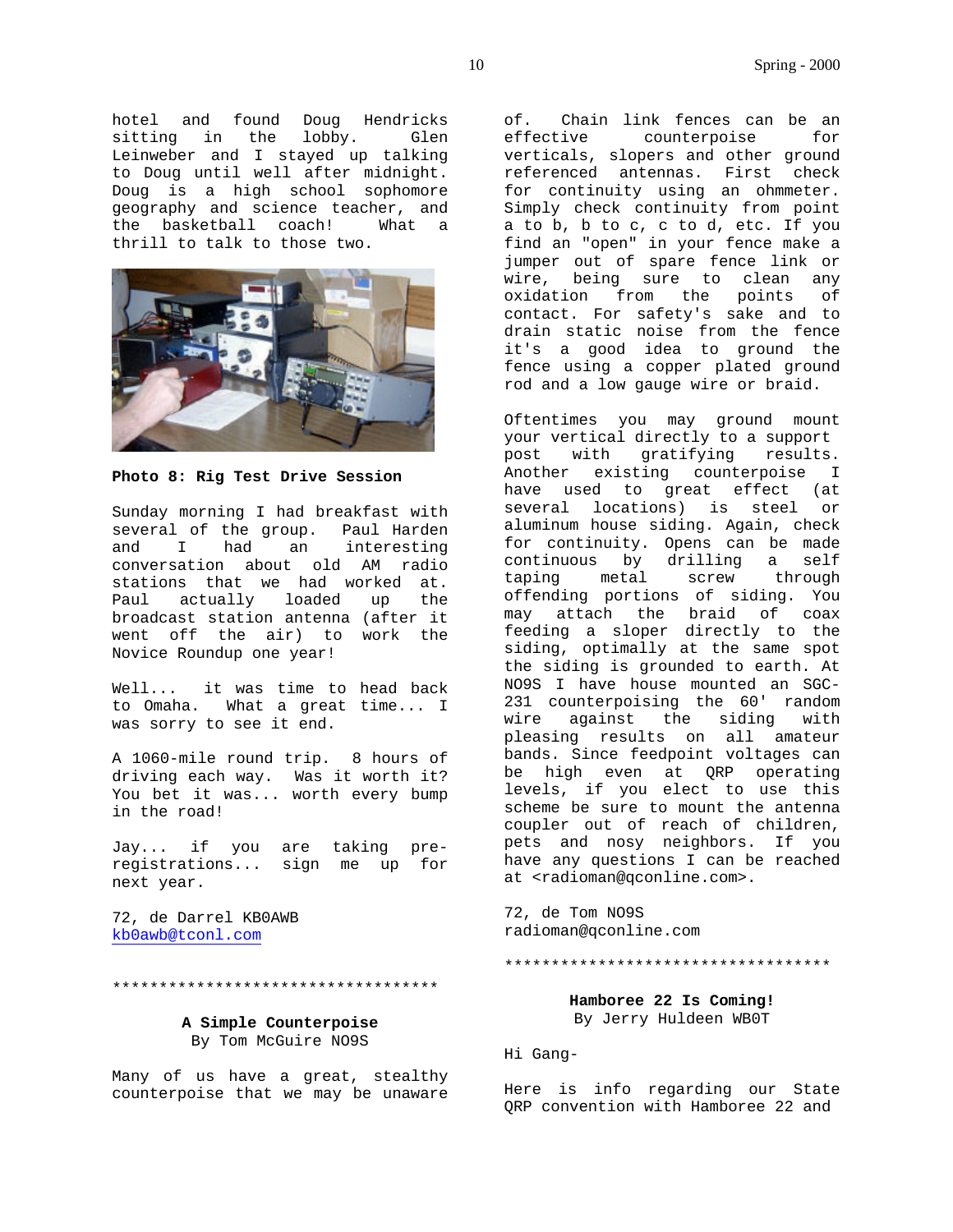MidWest and Dakota Division.

Dates are: June 2 & 3, 2000, at the Marina Inn, 4th and B Streets, South Sioux City, NE. A complete Convention with 150+ table flea market.

Friday Registration: Begins at 12:00 Noon, Flea Market Set up, 10:00 a.m. Programming begins at 2:15 p.m.

Saturday Registration Begins at 7:30 a.m. Flea Market Setup, 6:30 a.m. Doors open at 8:00 a.m.

VE testing Saturday at 1:00 p.m. Prize Drawings every hour on the hour.

2 Main Prizes, \$100 Cash, must be present to win. Dual Band Mobile, Paid admission & Ham License required to win. Coffee & Sandwich Bar Friday Night get acquainted dinner & building projects, very informal for QRP'rs

Saturday Noon ORP Luncheon Saturday Night Banquet & Prizes.

RV Camping 2 blocks from Marina Inn.

Call to make your reservations for Motel. These are negotiated prices. Ask for the "Hamboree 22" price when making your reservations.

Marina Inn - Phone (800) 798-7980 1 to 4 people, One/Two beds - \$54 TraveLodge Phone (402) 494-3046 1 person - 1 bed -\$35 2 people - 1 bed - \$39 2 people - 2 beds-\$43 The TravLodge is walking distance of the Marina Inn and is at 400 Dakota AV.

Admission is \$6 per person. To pre-register, send check payable to Hamboree 22. Mail to LeRoy Baldwin, W0OFY 645 Mentzer Rd. Robins, IA 52328-9703

For Flea Market info or other info contact W0OFY at LGBW0OFY@aol.com

Call in Freq. is 146.91 - offset if you need directions. I will furnish written driving directions later. Additional lodging is available if you prefer. Let me know if you wish it.

Speakers for the QRP group are Ade Weiss W0RSP, Mike Fitzgibbon N0MF, a panel headed by John Burnley NU0V and others. If you would like to present, send me info ASAP.

Friday evening building session and order from the menu, if you wish.

More questions? Let me know. Hope to see you at the convention. It should be an exciting time.

72, de Jerry WB0T WB0T@aol.com \*\*\*\*\*\*\*\*\*\*\*\*\*\*\*\*\*\*\*\*\*\*\*\*\*\*\*\*\*\*\*\*\*\*\*

> **Tuna Tin 2 Kit Review** By Steve Sellemeyer WB0QQT



(Editors note: This FB photo provided by Jerry W0PWE)

After reading about the Tuna Tin 2 in the March issue of QST and on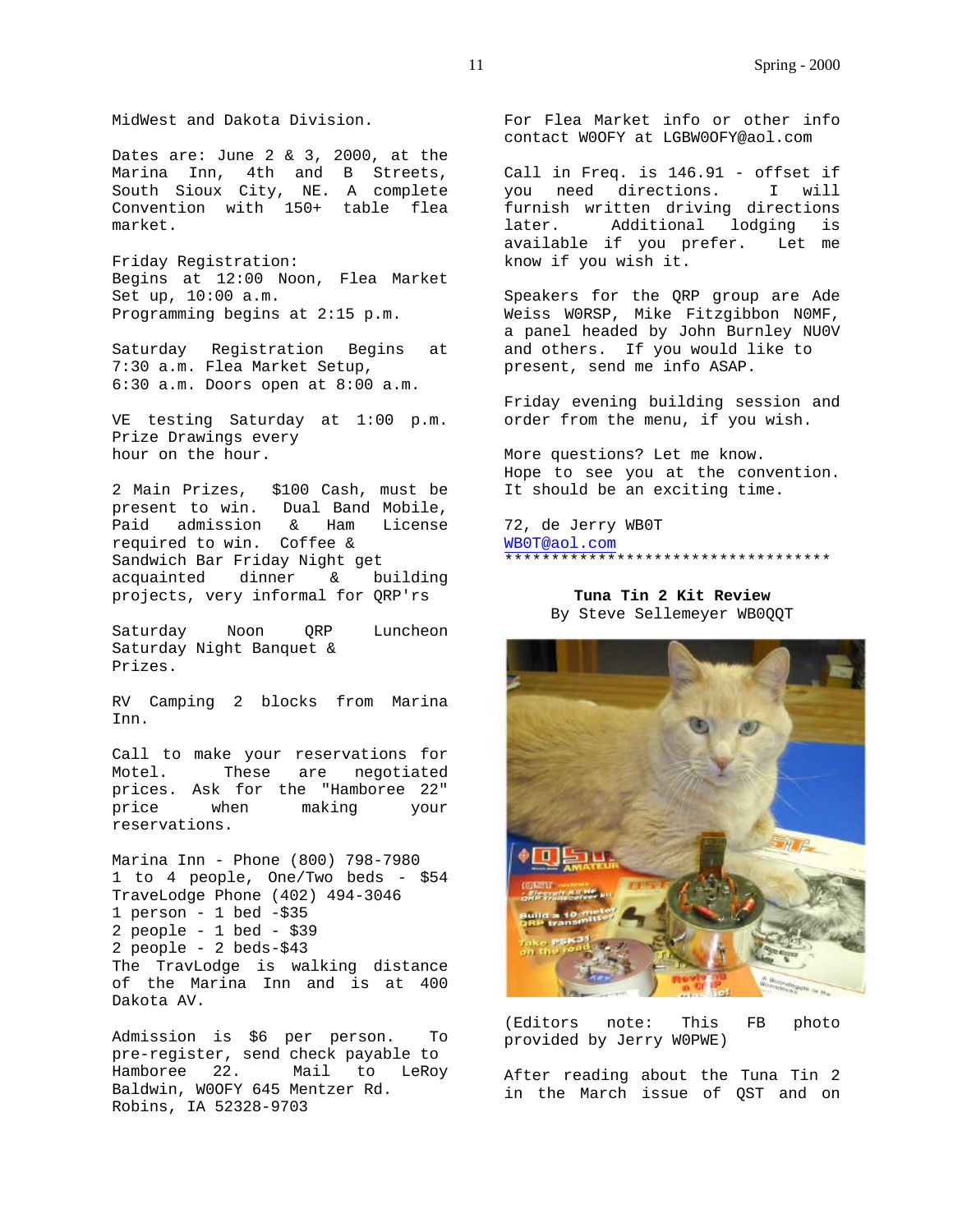other websites, I decided to order the kit version from the New Jersey QRP Club. I can still remember the 1976 issue of QST featuring it on the front cover but at that time I had no interest in QRP operations.

The kit arrived on a Saturday and I had to work the whole weekend. Seems like when a new toy comes along other things take precedence!!!!! I'm sure you know the feeling! After supper Saturday night and feeling somewhat tired, I decided to at least open the padded manila envelope and see what it contained. Thirty minutes later, I had the contents checked off the inventory and instruction sheets (which were very straightforward and easy to understand). I'm also one of those guys who like to be neat and organized. And when it comes to kit building, I think it pays off when you start melting the solder. My method is to stick all the parts into a strip of styrofoam using the leads, then write on small adhesive labels the value, part location, quantity etc. I'm sure we all have some form of doing this in our own way. Knobs, switches, pots etc. go into compartments of an egg carton and are labeled the same way. Been doing this since my Heathkit building days over 20 years ago.

Sunday work came and went, and so did Sunday evening. When I work a weekend Sunday evening is generally "downtime"............pizza, tv and just plain relaxation.

Monday was my day off so after a few errands and "honey-do's" it was time to turn the styrofoam strip of parts into something more useful. As per step 2 of the instructions, the building of the enclosure was next. Everything went well with drilling holes, installing phono jacks, preliminary wiring etc. I also drilled the hole in the pc board at this time for the key jack J1 rather than wait until later. Component installation using the

instructions was quite simple but I do double check values using a multimeter and eyeballs just prior to installing on the board. . Winding the 2 toroids was no problem (I had prior experience from a previous kit). Ask me sometime about the Ten-Tec 1340 kit toroids and how much practice I got before getting them right!!!!!!

After the board was finished, all the preliminary wiring from the jacks and switch on the can were soldered to the board. Now for the "smoke test"................... I decided it was coffee time and to review what I had just accomplished. All solder joints looked good and everything was in it's proper place. MOST important step I always say as I have limited knowledge as to how this all works. I hooked up the dummy load and WM-2 wattmeter and set the knob for 1 watt. Next came the key and power cord followed by setting the TT-2 switch to transmit. On came the 12vdc...................NO SMOKE!!!! Alls well so far!

Using the Grundig YB-400 as a test receiver set to 7.040 mc I proceeded to put the key down. A nice clear, solid tone was detected. And again......no smoke. A quick glance at the wattmeter showed between 300 and 400 milliwatts. Good! I then sent a series of V's and listened for chirps or abnormalities and again all was well. Letting my breath out, I say to myself: I have a winner!!! Time for another short break.

As of this writing I haven't had it on the air yet but hope to do so soon. I feel confident this little rig can do the job and do it well. And for those who may ask...... A good club project? A good beginners kit? I strongly think so! This kit is well suited to anyones building ability and I certainly recommend it.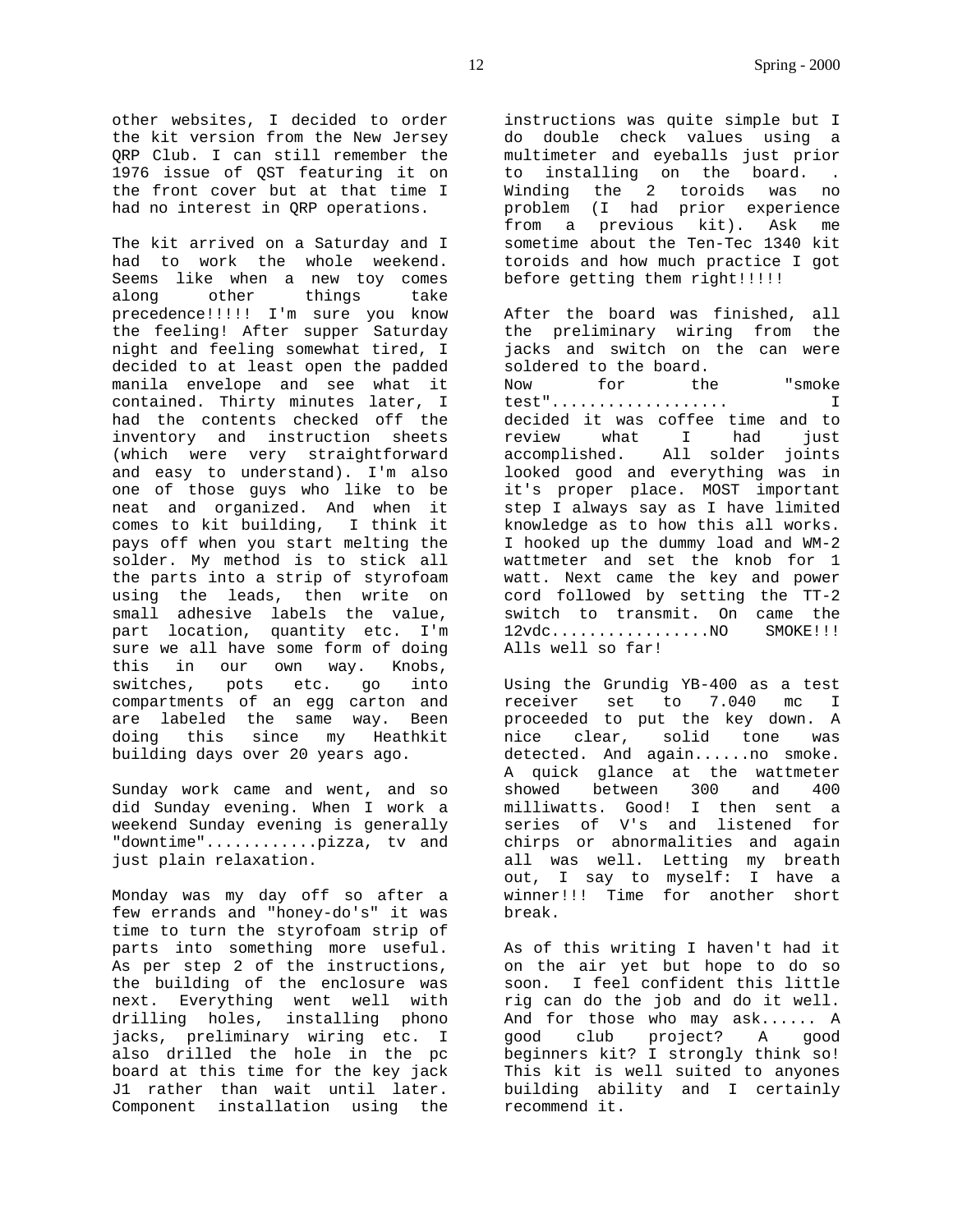I do want to thank the New Jersey QRP Club for kitting this and all those involved clear back to it's design. I know these folks have put forth a lot of time and effort to make kits such as these available to the rest of us. I hope that someday I may have the opportunity to do something to return the favor.

72, de Steve WB0QQT ss94239@navix.net

\*\*\*\*\*\*\*\*\*\*\*\*\*\*\*\*\*\*\*\*\*\*\*\*\*\*\*\*\*\*\*\*\*\*\*

# **Iowa QRP Club Winter Meeting** By John Burnley NU0V

The Iowa QRP Club held a meeting Saturday February 26, 2000 in Sioux City, IA. It was great seeing all of the Sioux City gang plus all those who made the long drive. There was a lot of good QRP fellowship plus the judging for the building contest was held. Many thanks to Paul Sipes KB0JIT for volunteering to take on the impossible task of deciding how to rank all of the great entries. Congratulations to the following people for submitting winning entries:

Scratch Built:

1st place (tie):

Walt Holling N9MZP Tuna Tin 2 Mike Fitzgibbon N0MF 2N2/40

2nd place (tie):

Larry Stambaugh WB0RMT Receiver Mike Fitzgibbon N0MF SST-10

Kit built:

1st place (tie):

Larry Stambaugh WB0RMT NorCal NC20 Darrel Swensen KB0AWB SST-40

2nd place: Walt Holling N9MZP DSW-30



**performing the impossible task of rating the entries.**

As you can see it was a good thing that I brought some extra prizes (hi). There were many works of art here folks and I know Paul had a hard time choosing. I would like to thank the following people for submitting entries into the building contest: Larry Stambaugh WB0RMT, Alex Stambaugh KC0EBK, Darrel Swensen KB0AWB, Walt Holling N9MZP (Walt came all the way from Illinois with a stop-over in Omaha; now there is a true QRP'er), Mike Fitzgibbon N0MF, Ade Weiss W0RSP, and John Burnley NU0V. Everyone who submitted an entry was awarded a Tick 3 keyer chip with a data sheet. The chips were donated by Embedded Research and our thanks to Gary and Brad.



**Photo 2: Mike Fitzgibbon N0MF**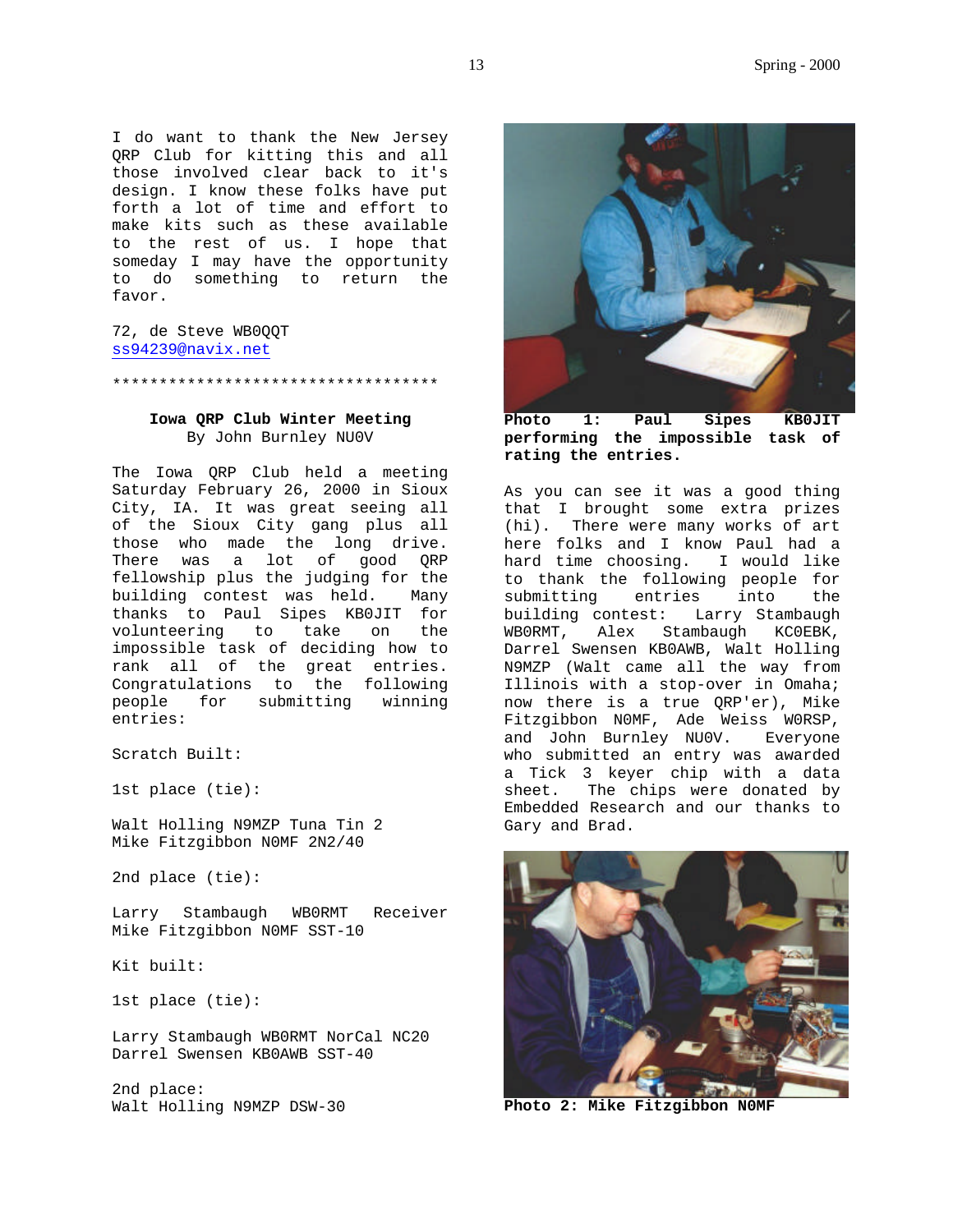

**Photo 3: N0MF's Homebrew SSTs**

Here is a sample of the goodies on display in Sioux City (not all were entered into the building contest). Walt N9MZP brought his scratch built Tuna Tin 2, SWL DSW-30, tuner, Nor'easter 6 meter am transceiver (see article in this issue), 6 meter tuner, SWL Mark 2 (autographed by Dave Benson himself), Tick 4 keyer, power meter, and dummy load.



**Photo 4: Ade Weiss W0RSP**

Darrel KB0AWB brought his Wilderness SST (40 meter) and Ft. marker generator. Alex KC0EBK brought a spider web coil xtal set, junk box REGEN (that he built with his father), and a film can xtal set. Larry WB0RMT brought his DSW-20, NC20 (you should see his finishing job on this one; it is a beauty), Ten Tec tuner, and his prototype Altoids CSS (Curiously Strong Superhet) Receiver project (Larry built this punch pad aka Manhattan style with the board fitted into an altoids

tin; a real FB job!). Mike N0MF brought his 2N2/40, two 10 meter punch pad (Manhattan style) SSTs (Mike has put SST's on 40, 15 and 10 meters), and a binural receiver project. Ade W0RSP brought his AZscQRPions LED SWR

indicator built into one of the Altoids 'tiny' tins, linear loaded antenna, KC-1 keyer and counter, his 'Altoids-1' transceiver (MRX receiver packaged with a homebrew transmitter in an Altoids tin, plus a set of home brew paddles. Ward N0EFW brought an SGC-2020. John



**Photo 5: Alex Stambaugh KC0EBK**

NU0V brought a homebrew antenna / rig switch (see article this issue), NorCal 38 Special, NJQRP FB40, Ten Tec 6 meter receiving converter, Emtech ZM-1 tuner with AZscQRPion LED SWR indicator, Knightsmite, Pixie II, and Super Tick keyer. What a great show!

Plus the club had the following information on display: NorCal QRPp(s), ARCI QRP Quarterly(s), G-QRP Sprat(s), CW Operators Club Low Key(s), St. Louis QRP Society Peanut Whistle(s), JARL QRP Club Newsletter, NJQRP QRP Homebrewer, 'Joy Of QRP' and 'History of QRP in the US' by Adrian Weiss (W0RSP), and Paul Hardens Data Book for Homebrewers and QRPers. We also had some vendor information (but not much) left over from the hamfest<br>season. Catalogs from Hands Catalogs from Hands Electronics, Milestone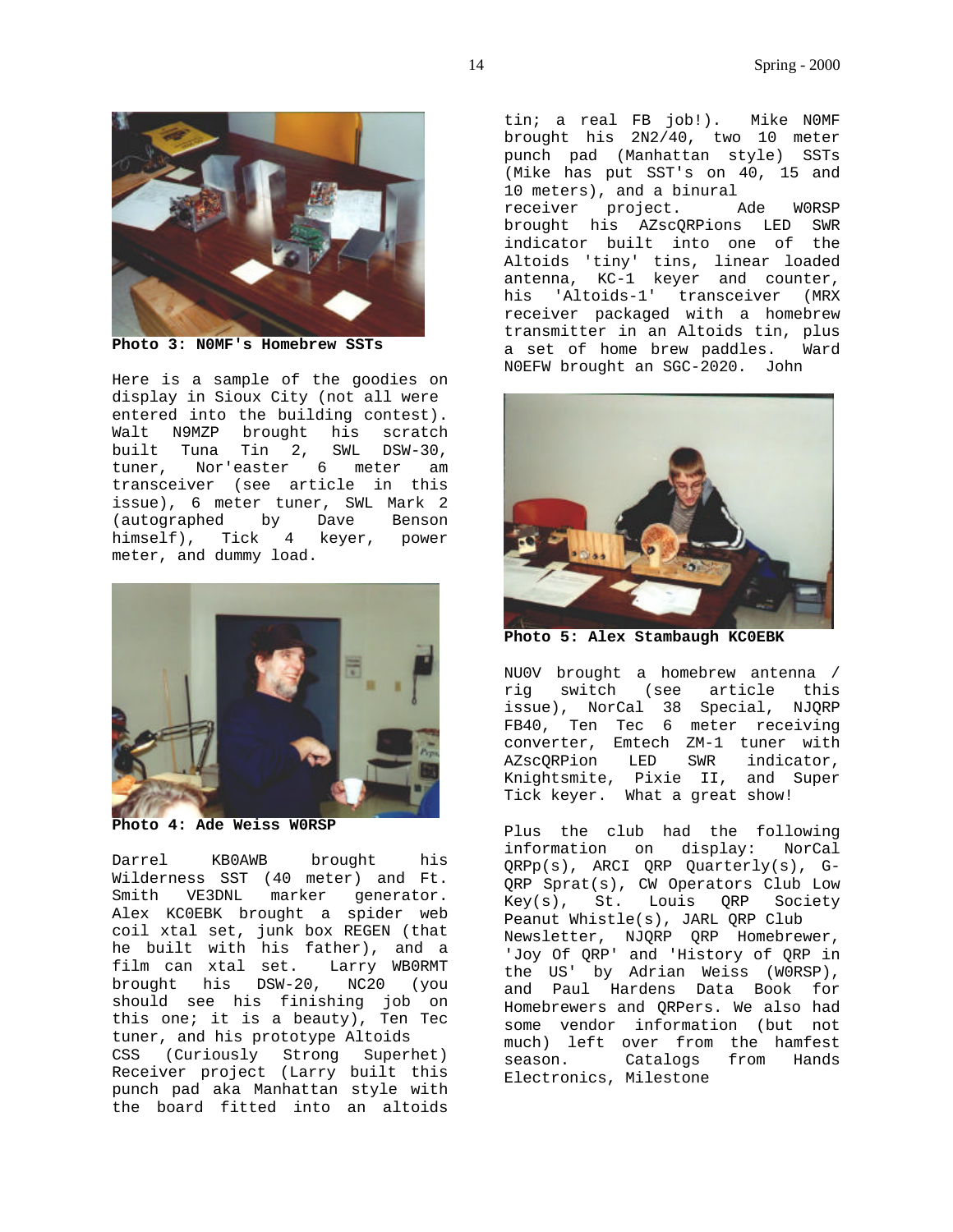

**Photo 6: KC0XU Minipaddles**

Technologies, Ten Tec, SWL, and Kanga US were available as well.

As the meeting wound down Ade W0RSP, Jerry WB0T, Mike N0MF, Paul KB0JIT, and myself had a good old fashioned rag chew about<br>propagation. Ade had some very good insight Ade had some very good insight and hints that he shared with us. I only wish that I didn't have that 3 1/2 hour drive back to the Des Moines area so we could have spent some more time with that discussion. (I took his advice and rewarded myself with a CE0 Easter Island at 07:00 UTC; thanks much Ade!).



**Photo 7: Walt Holling N9MZP**

The ride home was made a lot easier by Mike N0MF. He and I chattered (about QRP of course) for an hour on two meter simplex down Interstate 29. He invited me to stop over to see his shack so I couldn't pass that up. Talk about builders Mecca! You would not



**Photo 8: Larry Stambaugh WB0RMT entries.**

You would not believe all of the FB projects he has built (we won't even go into the parts inventory)!

This was a great kickoff for 2000 and my thanks to Jerry WB0T who made all the arrangements. This is going to be a great year for QRP and I'm getting really excited about the projects and gatherings (forums) that I am hearing about from the different clubs. You know its really hard not to get up on a soap box when you are talking about QRP!

72, John NU0V burnleyia@home.com

\*\*\*\*\*\*\*\*\*\*\*\*\*\*\*\*\*\*\*\*\*\*\*\*\*\*\*\*\*\*\*\*\*\*\*

#### **Eastern Nebraska / Western Iowa QRP And Kit Builders Net**

Announcing the formation of the the Eastern Nebraska/Western Iowa QRP kit builders net. The net is a recent start up initiated by Steve WB0QQT out of Lincoln, NE and meets every Tuesday night at 8:00 pm (local) on 145.115 (-).

The idea was to get together like minded QRP'ers and builders to discuss projects and get help (if needed) on any project you might be having trouble with. A great idea Steve!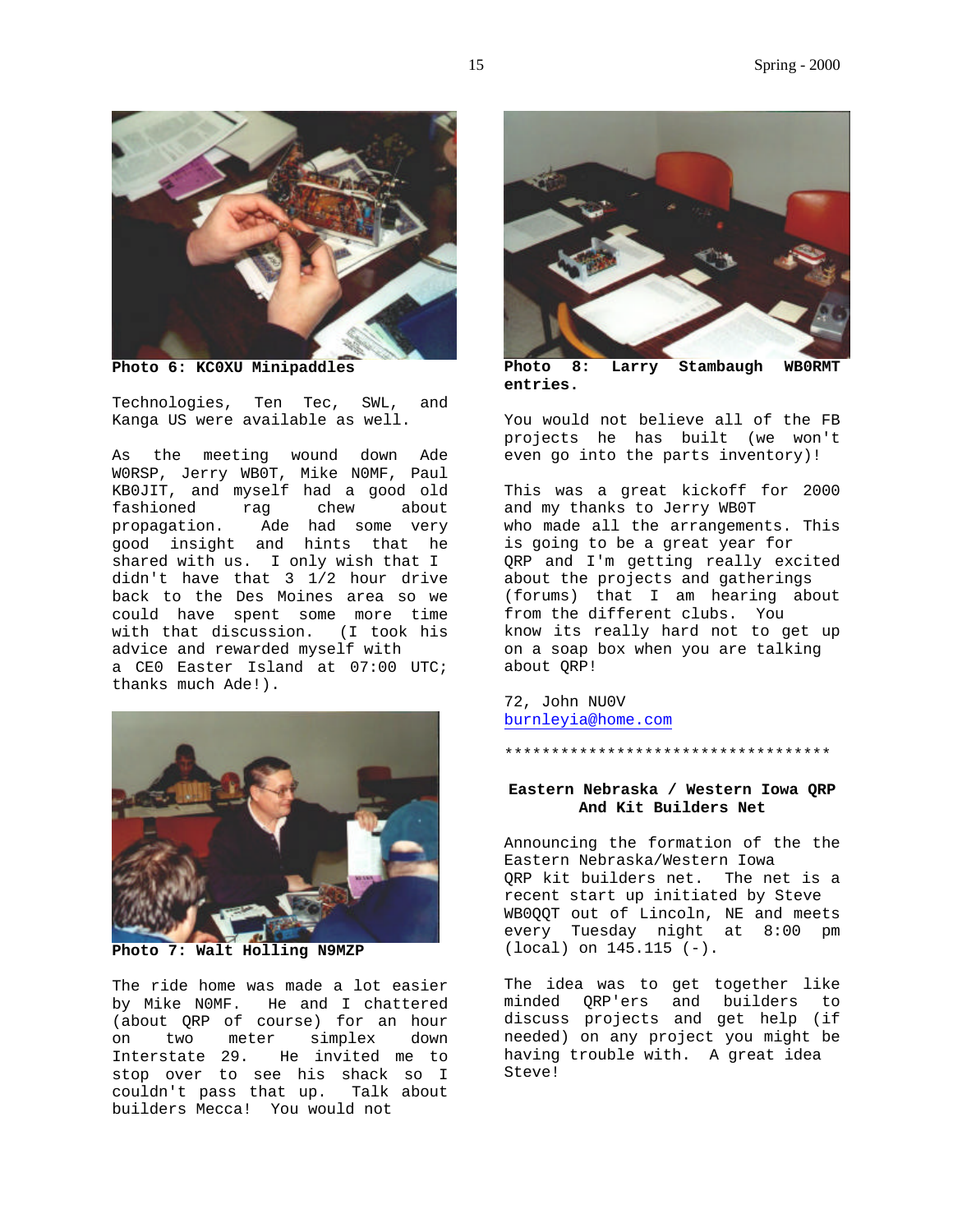# **Review of the Small Wonder Labs DSW-30**

By Walt Holling N9MZP

Most of my CW practice was accomplished on my first QRP HF radio-the NN1G Mark II 40 Meter transceiver. I truly enjoyed my experience with this radio, so it was only fitting to build the DSW-30 when I decided to try a portable 30 Meter QRP transceiver. After constructing this radio, I realized that this design sets the standard for simple, low-cost integrated digital monoband QRP transceivers.

**Background:** I had been following the early releases of the DSW-40 from NN1G Dave Benson. Then, at the 1999 West Liberty, IA hamfest, I was able to display the Mark II and meet John Burnley for the first time. John told me about the special on the DSW series radio being offered by Small Wonder Labs through the Iowa QRP Club. Since the DSW-30 version had just been released, the time and price were right for me to order it from Small Wonder Labs at the discounted price.

**Features:** For those who are not familiar with the Small Wonder Labs DSW Series radio, I have briefly listed its features below. More detail can be found at the website: http://www.smallwonderlabs.com.

Transceiver: DSW-30 Manufacturer: Small Wonder Labs Output Power: 2.5 W nom. At 13.8v Sidetone: 800Hz, fixed SFDR: >60dB over frequency IF Filter BW: ~500Hz Tuning: Encoder tuned with RIT Display: Audio Freq. Annunciation Iambic Keyer: 5-50 WPM RX Current: about 32 ma Freq. Coverage:  $10.1 - 10.15$  MHz Board Size: 7cm x 11cm

**Construction:** This kit was easy to build, taking about 6 hours to



**Fig 1: DSW30 PCB**

complete with no special tools or test equipment. However, I needed a magnifying glass so that I could read the small component markings. (At least I don't think my age was a factor!) A few surface mount components are included, but they already come mounted and tested. The manual is very well organized and divided into sections, allowing a number of places to take a break during assembly. There are only 4 toroids to wind and they are easy. I highly recommend buying the enclosure-it is a blue-anodized clamshell-style case that measures 4.25" x 4.25" x 1.3".

This enclosure has all the legends engraved on both the front and back, truly a finely crafted case that is well worth the price. The DSW-30 in this enclosure is very compact and fits nicely, which one must see to appreciate. Final alignment takes about 5 minutes and does not require test equipment or a receiver. The BFO pitch is set by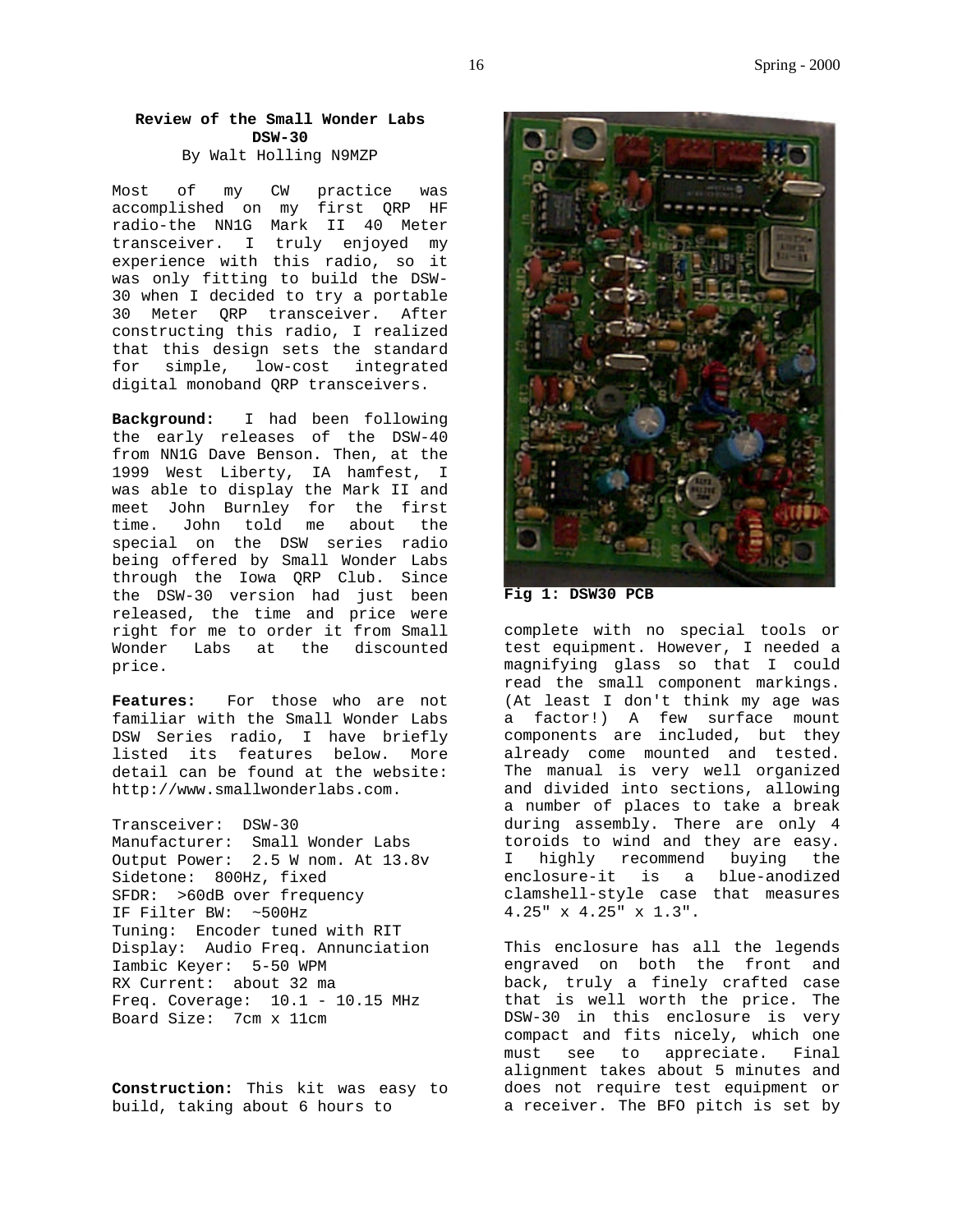comparing it to the sidetone frequency using a built-in CAL mode. Also, the receiver peak is<br>adjusted by ear for maximum ear for maximum received signal.



**Fig 2: DSW30 Enclosure**

**Operation:** On power-up, the DSW starts in the coarse tuning mode of 200 HZ at a frequency of 10.110 MHz. The shaft encoder has 30 detents per revolution for tuning which gives a 6 kHz per turn of the tuning knob. This means that after power-up to move to 10.111 would be 5 dedent steps of the tuning knob; also, one complete revolution would set the radio to 10.116 MHz. If you are not sure of the setting, just briefly depress the tuning control and a 3-digit kHz Morse code audio will be sent at the same rate of the keyer speed setting. For example, 10.112 MHz would send 112 to you in Morse code.

For fine-tuning, push the tuning control and hold until a Bee-Boop is heard. This will set the tuning to the 50Hz/step rate. The RIT switch allows tuning the receiver frequency by 50 Hz/step without affecting the transmit frequency. The iambic keyer is controlled by depressing the keyer pushbutton and setting to the correct function, speed, reverse, tune, and straight key. The paddle will increase/decrease or set the functions. Depressing and releasing the keyer control switch results in an audio Morse sequence of characters representing one for each mode. The keyer initializes at 15 WPM on startup.

**Testing:** It takes a little time to get used to not having a display,

but for the dollar there is no better QRP rig today. Not having a visual display can be a benefit when using the radio in the field or other low-light operating conditions.

I finished constructing the PCB in October, but the case delivery was backlogged and was not received until November. My first contact was with WA2DKG from NY with a 599 signal report. I followed up the next night by contacting KY and MS with 559 signals. The next week I had just turned on the DSW-30 rig and answered a CQ from Maine KE1LG who bought a DSW-30 but had not yet put it together. I sent him an email to encourage him, and he plans to get started soon.

Just after my QSO with KE1LG, I received a call from KK6I in Ramona, CA. Band conditions were not good, but I was able to work both East and West Coasts within 10 minutes on 2 watts. The next day, I worked W4NTI in Anniston, AL who was using his DSW-30 in a marine mobile on the Tennessee River. I have been hearing a lot of DSW-30 radios lately and have made several contacts with KB9RPG who also was using a DSW-30.

**Summary:** The DSW-30 is best described as a hot rig in a cool blue case. An excellent QRP radio at a QRP price. This is a very nice piece of design work by Dave Benson and I enjoyed the results. The DSW series are well packaged and come with a very friendly manual. I recommend it for beginning builders. Also, it would make an excellent starting radio for a QRP enthusiast or for a club project.

The D in DSW stands for digital, it uses Direct Digital Synthesis (DDS) for tuning. All the digital functions of the DSW are done in the software of the CMOS PIC 16C622. This includes the process of the shaft encoder to interface to the DDS, RIT, Keyer, and the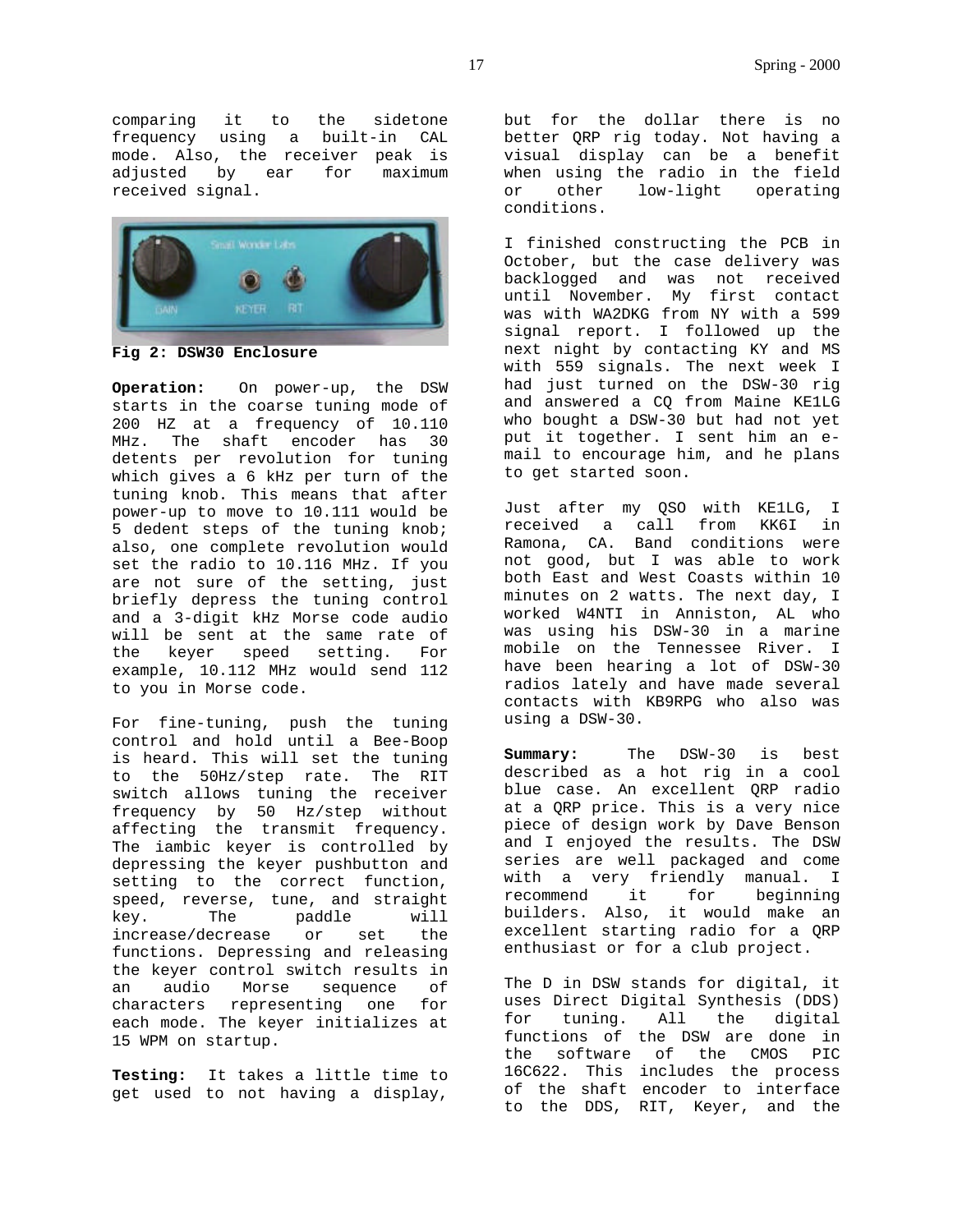Morse frequency audio readout. These features are unique in this price range for QRP rigs.

I especially enjoyed the QSK of this radio and think it was one of the nicest QSKs I have worked. The DSW series is available in the 160, 80, 40, 30, and 20 meter bands. In addition, the DSW power supply voltage can be between 8 and 15 VDC, making battery operation very flexible. This is one of the best QRP rigs for the dollar on the market today, and I highly recommend it if this type of radio fits your needs.

72, de Walt N9MZP hollingw@geneseo.net

# **The Sloping Vee Antenna Revisited** By Fred Spinner W0FMS

\*\*\*\*\*\*\*\*\*\*\*\*\*\*\*\*\*\*\*\*\*\*\*\*\*\*\*\*\*\*\*\*\*\*\*

(Editors note: here are some follow-up comments from Fred about the Sloping Vee antenna featured in Jeff Woods W0ODS article in the Winter 1999-2000 issue of the Iowa QRP Journal.)

This antenna could be the only useable antenna on 160m for a small city yard; it is a good low noise AM BCB and LF antenna.

The best version I built used RF transformer cores from Collins surplus-- And the packs of Allen Bradley 2W carbon comps I got-- Had to make a big terminator-- I think my current antenna has a "continuous" power rating of 200W per terminator. I have about 60 feet of wire on each side going from my (2nd story) eve of my house to my fence at either side. I have run 500+W on the 4017 KHz MARS frequency on this antenna with no ill effects. The antenna a V configuration that goes to the back fence with about a 60 degree V in the dipole, and about a 45 degree slope. In this configuration there is some directivity to the south

(away from the house to the fence). Also this "slope", and the fact the antenna is shorter than the minimum "ideal" that Jeff states in his article, lowered the impedance of the system a bit, and I believe I have 450 ohm terminators at each end, and a different ratio on the transformer core. Still the antenna is less than 2:1 up to about 60 MHz.

Due to the type of core material,<br>above 14 MHz, there is some there is some reduction in signal strength in my antenna. Jeff's as presented in his article doesn't seem to suffer from this effect-- but mine is a hair better on 160m than his. So I inadvertently did a trade off in efficiency on the low end for the high. However, I compensate for this by having a trap vertical on the lot, and between the two antennas good HF coverage is available to me in a very small backyard.

My most successful termination was when I used a piece of perfboard as a form to drill holes in two pieces of "hobby" copper flashing. Each load then had two large heatsinks, and I suspect that is part of the reason I can get away with so much power into the antenna. Also it should be noted that of the 500W I ran at 75m, that most of the power is RADIATED by this antenna. The fact I haven't popped the terminators at QRO is proof that most of the power in this antenna is going elsewhere than heat. Because of that, Jeff's statement of "1/2 of the output power per terminator", although good engineering practice, is quite

conservative. In reality, the envelope can be pushed quite farther than that with this design.

I suspect, but have not had adequate time to prove that losses in typical loading coil matches could exceed those lost in the broadband antenna. It is a beautifully simple design-- and is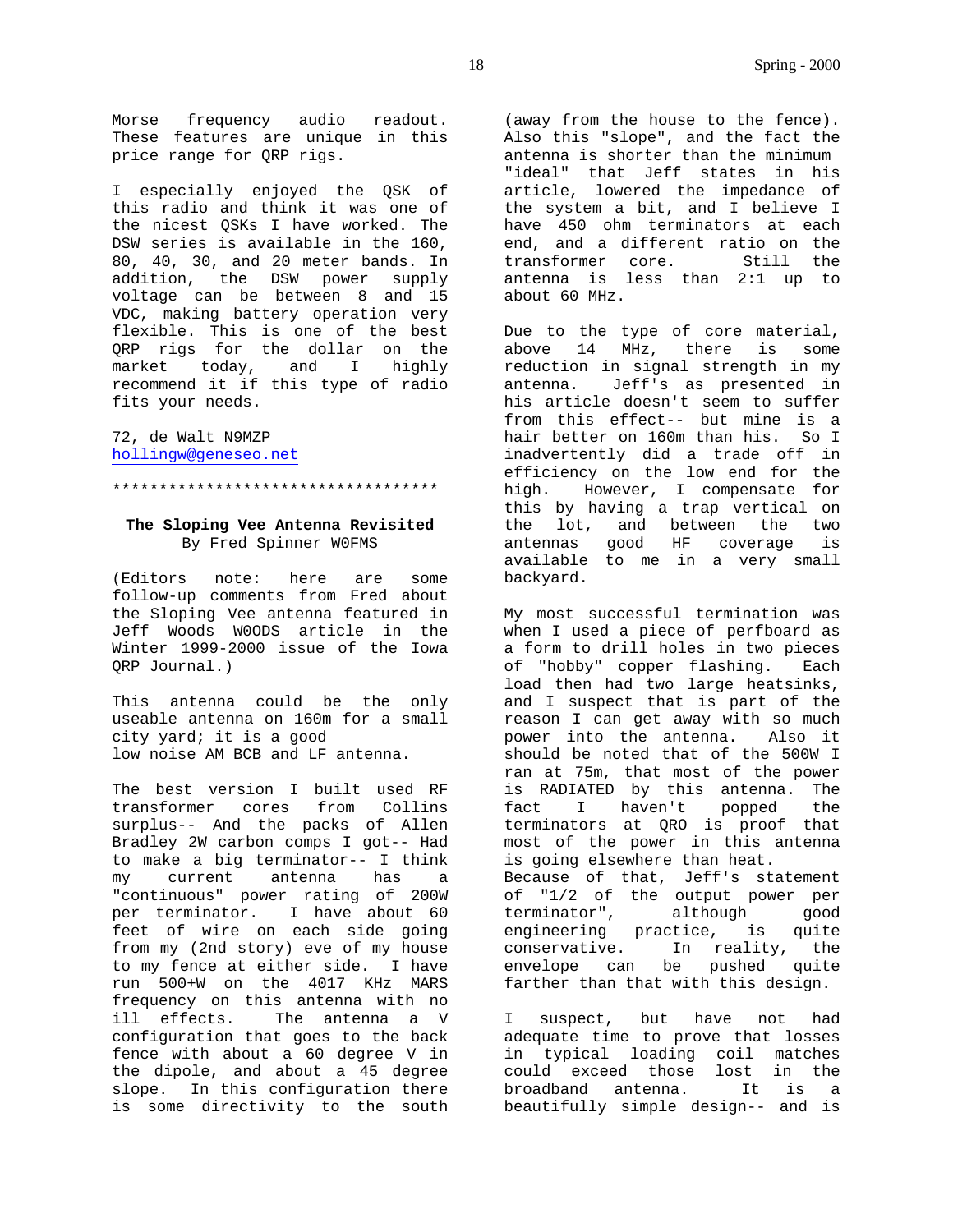super for Field Day, JOTA, etc. I have a spare just for those events. It also might be the only way some of us can get on 80m and 160m.

The antenna is consistently down about 1/2 - 1 'S' unit from tuned antennas on bands where the wire is of sufficient length, compared to resonance, or longer, and in most cases is "very low noise". This is a good compromise in many cases.

For example, on 160m, I'll probably only get 10-15% efficiency out of it. But, as they say in the old country, 100W radiated might be great, but 10W is better than now being able to use the band at all.

72, de Fred W0FMS ka9vaw@rf.org

\*\*\*\*\*\*\*\*\*\*\*\*\*\*\*\*\*\*\*\*\*\*\*\*\*\*\*\*\*\*\*\*\*\*\*

# **The Milliwatt Triple Crown: 2nd Leg** By John Burnley NU0V

A big pat on the back for the Ft. Smith gang in the second leg of the Milliwatt Triple Crown. A fun event and surprises everywhere on how little power is sometimes needed.

Murphy really nailed me on Friday and I could not operate the IA Club station KQ0RP. However the second<br>day provided much enjovment. T day provided much enjoyment. made a mistake and started out on 20 meters and now wish I chose 40. When I switched later the conditions were not good on 40 (for all signals). 20 meters provided several good contacts. I snagged VA (25mw), SC (100mw), NC (4w), OH (50mw), MD (500mw), KY (100mw), AL (5w), and TX (5w). The Iowa QRP Club call was used KQ0RP/c running 500mw into my Fractal Wing Loop (experimental shortened indoor loop in attic over my garage).

Conditions were horrid here the last night as well although I listened around for about the entire time.

A very fun event indeed and thanks again to the Ft. Smith group.

72, John NU0V

\*\*\*\*\*\*\*\*\*\*\*\*\*\*\*\*\*\*\*\*\*\*\*\*\*\*\*\*\*\*\*\*\*\*\*

#### **Cutting PC Board Stock**

Editors note: The following suggestions were made in response to a question posted to the Iowa QRP Email list (IAQRP-L). Here is the original post to the list:

*Hi gang, I'm looking for suggestions on the best/easiest way to cut PC boards from larger pieces of stock. My previous attempts failed miserably. Thanks in advance.*

*72, John NU0V*

#### **From Jeff Woods W0ODS**

Two suggestions:

1) For small boards/pieces, I use a decent pair of scissors. Works on boards up to about 5 inches, then gets ragged.

2) For the larger jobs- the ubiquitous office paper cutter. Hold it steady and play "French Revolution." I sneak into the copy room here after hours and do all my delicate work here. Hee Hee.

-Jeff

#### **From Ron Keener WA0MWW**

John, I've been through that same search on the qrp-l reflector and to the best of my ability what I found out is summarized below.

Hacksaws with carbide tipped blades. Some kind of aviation snips. Dremel tools used as a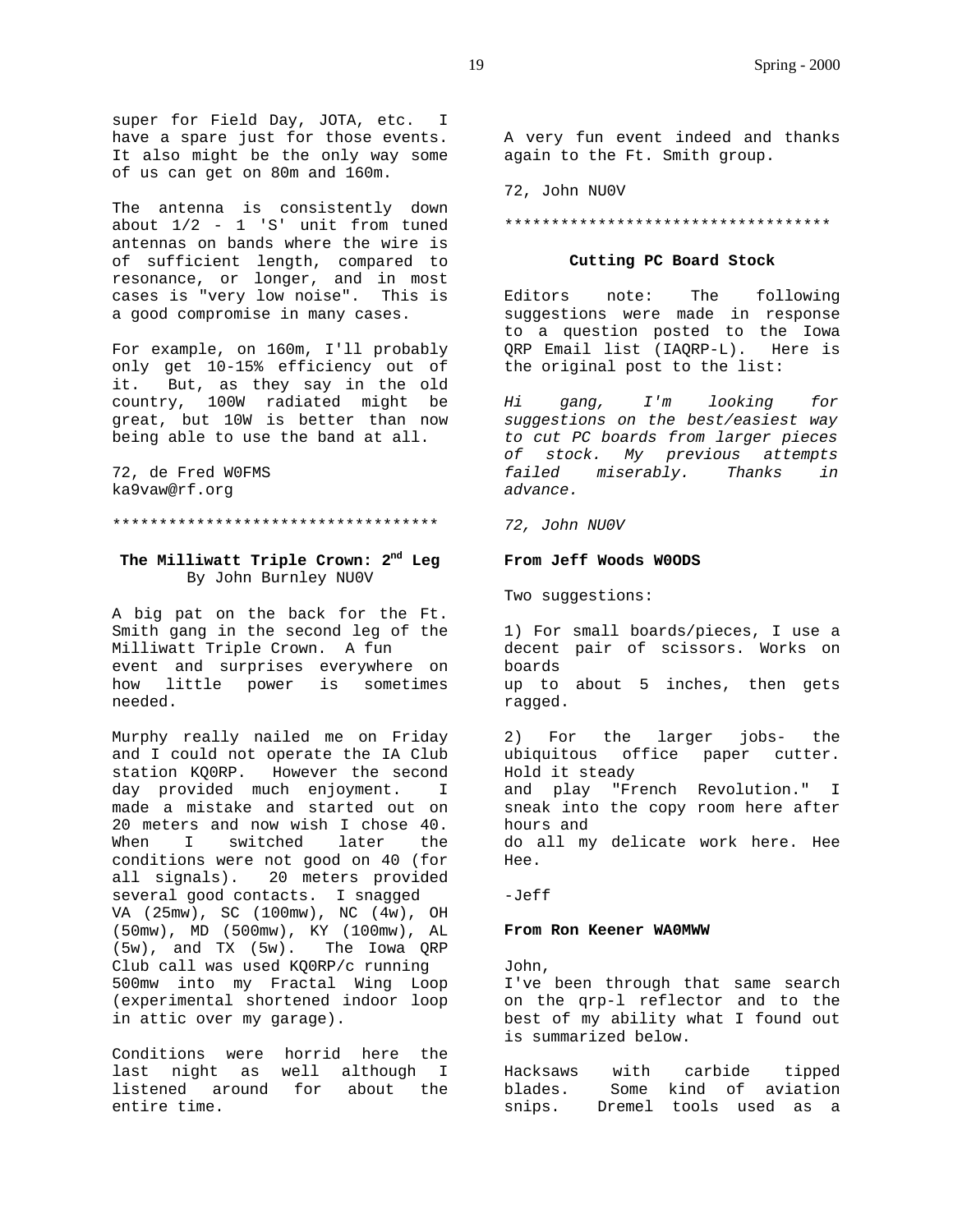router. Metal shears. If you're going to do a lot of cutting, Harbor Freight has some fairly inexpensive ones, but for that average homebrewer it's expensive. I can't think of their web address now, but most of the search engines can help you. Score the copper plating and break it over the edge of a table with a good whack. Use a band saw with a carbide tipped blade. A power sander to straighten and smooth the edges.

The glass boards dull most any cutting tools real fast so if you can get a carbide blade I guess it really pays.

I have about decided to get me a small table saw and use an abrasive blade like they do for cutting metal. One of these days soon I'm going to Burlington and see what Lowes have along that line. I hope that will do the trick.

Good luck with your projects.

Ron, wa0mww

#### **From Jack Kovar K0VAR**

John,

I have a Sears Craftsman Bandsaw with a 1/5 hp electic motor. It has up to a 8 inch mouth. I would think it would work very nice and its for sale too!

#### **From Todd N0NCL**

Two methods that work well......

Treat pieces as if they are cheese, then slice into bite sized pieces.

See web site: http://www.ilovecheese.com

Pay dearly to have someone else do it.....(I don't have the equipment necessary)

72/73 Todd N0NCL

#### **From Steve Sellemeyer WB0QQT**

I've never tried it before but I would be thinking of my bandsaw or scrollsaw. May have to give it a try just to see what happens. I havevcut 1/8" plexiglass at a slow speed on the bandsaw and it worked pretty good. Scrollsaw had tendencies to chip the edges.

#### Steve/WB0QQT

#### **From Cla Cadmus KA0GKC**

Here are several techniques I've used over the years and they all work well.

Use a large tin snips. The edge will be a little ragged, so cut it about a 1/64 inch wide and use a block of wood wrapped with 120 grit sandpaper to reduce to size. This technique works well for making the pieces for PCB enclosures as well. One tool I find indispensable is a 12" caliper for getting the fit just right. With a little practise it becomes quite easy to size PCB pieces to within a few thousanths.

If you can find a large paper cutter, this works very quickly on thinner PCB.

I also have cut PCB on a table saw with a carbide tipped blade, this works very well too and seems to leave a better edge. Safety glasses for sure.

Probably the best power tool in a good bandsaw with a coarse metal cutting blade. Wood blades are to coarse and fine metal cutting blades cut to slow and can burn the edges.

I have a free standing belt sander that I use for sanding the edges now. But this actually can be harder to use if you're not careful. It's very easy to sand away to much, unevenly or get the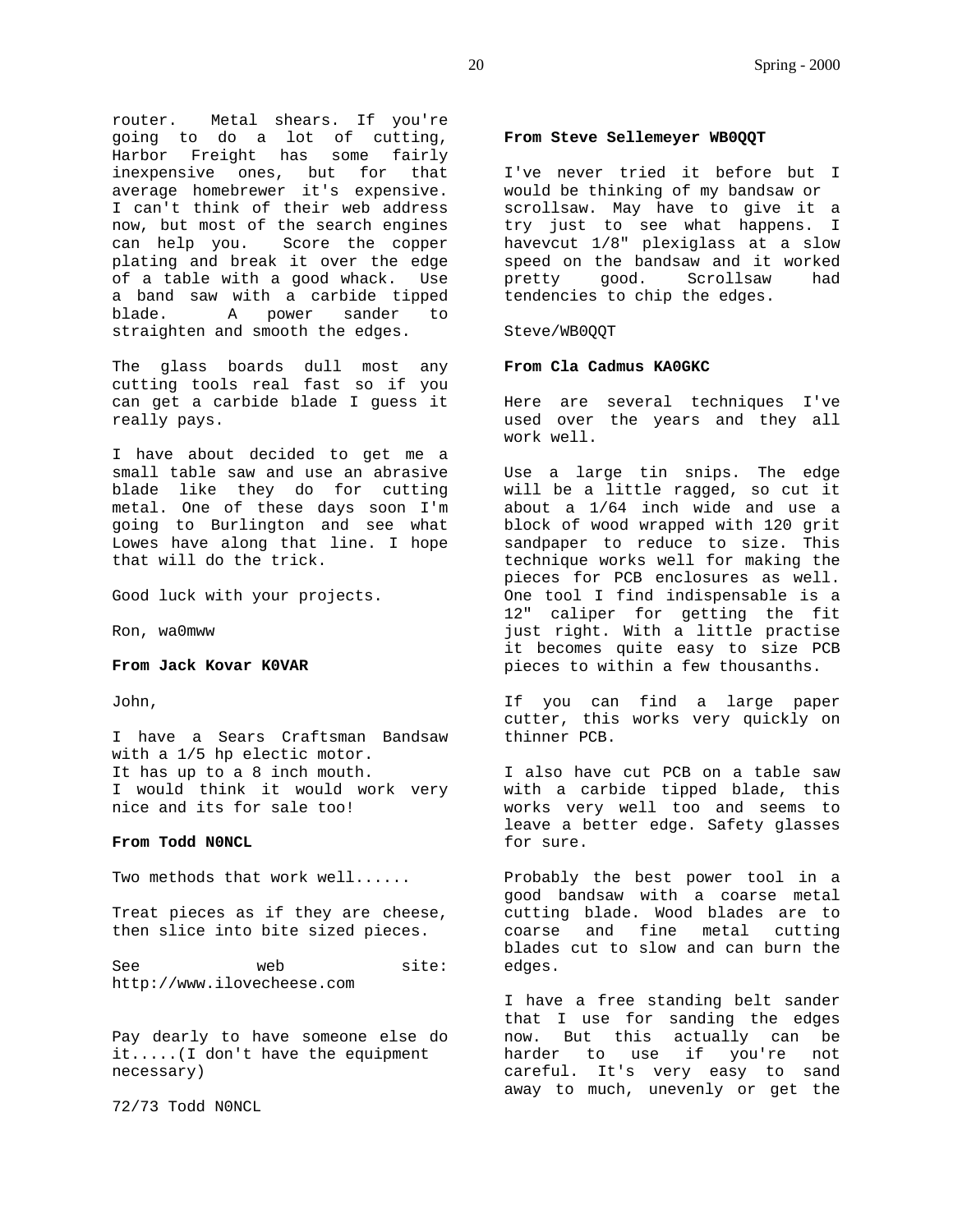board to hot and burn the fiberglass.

Drilling holes is also something I differ in technique then most. I don't like the carbide bits that the board houses use. They break much to easy. I use regular highspeed steel twist bits. Best technique is to use a drill press at a medium to slow speed. Mount the board on a block of wood with tape. When you drill a hole make sure you don't move the board sideways at all or "snap". Here's why I don't like carbides they will break every time, at least twist bits have a small tolerance to side movement. Let the drill do the work, light downward pressure is all that's needed. Always drill with the copper side up on single sided boards. If the hole on the other side looks like it "busted" through, you used to much pressure. Use a larger drill, twisting it between your fingers, to deburr the holes. Again light pressure.

Don't have a drill press? Use a hand drill, not a power drill. I don't recommend using a Dremel tool either. They spin to fast. Going to fast is what wears the drill bits out.

Hope this helps, ----

73 de KA0GKC Claton Cadmus

\*\*\*\*\*\*\*\*\*\*\*\*\*\*\*\*\*\*\*\*\*\*\*\*\*\*\*\*\*\*\*\*\*\*\*

**SMK-1 Number 40** By Darrel Swenson KB0AWB

I received my SMK-1 kit in the mail Monday (4/24/00.) I started assembling it right after work. It took me about 2 1/2 hours, (not counting interruptions,) to assemble the kit.

I thought the kit went together amazingly well. The surface mount parts were not as difficult to work with as I remembered them.

### **Assembly**

The parts are packaged in compartmentalized plastic bags. Each bag contained 20 different parts values. I used an exacto knife, to slit each compartment in order as I assembled the board. I didn't use any special equipment to assemble the SMK-1. I used my regular 40-watt Weller iron with a 1/16" pointed chisel tip. I run the iron through a regular incessant light dimmer (to give me some control over tip temperature.)

I tried several techniques for soldering the chip caps and resistors. The one that was suggested in the SMK-1 manual seemed to work the best. I tinned one of the pads, then holding the chip component in place with a pair of tweezers in my left hand; I just re-heated the pad until the solder flowed. Then I soldered the other end. I just used an ordinary pair of bathroom tweezers. (That's where I "borrowed" these anyway!)

I did find it worked best to only touch the iron to the pad, not the component or the solder. It also helped a lot to clean the soldering iron on a wet sponge between EACH joint.



Photo 1: SMK-1 assembled.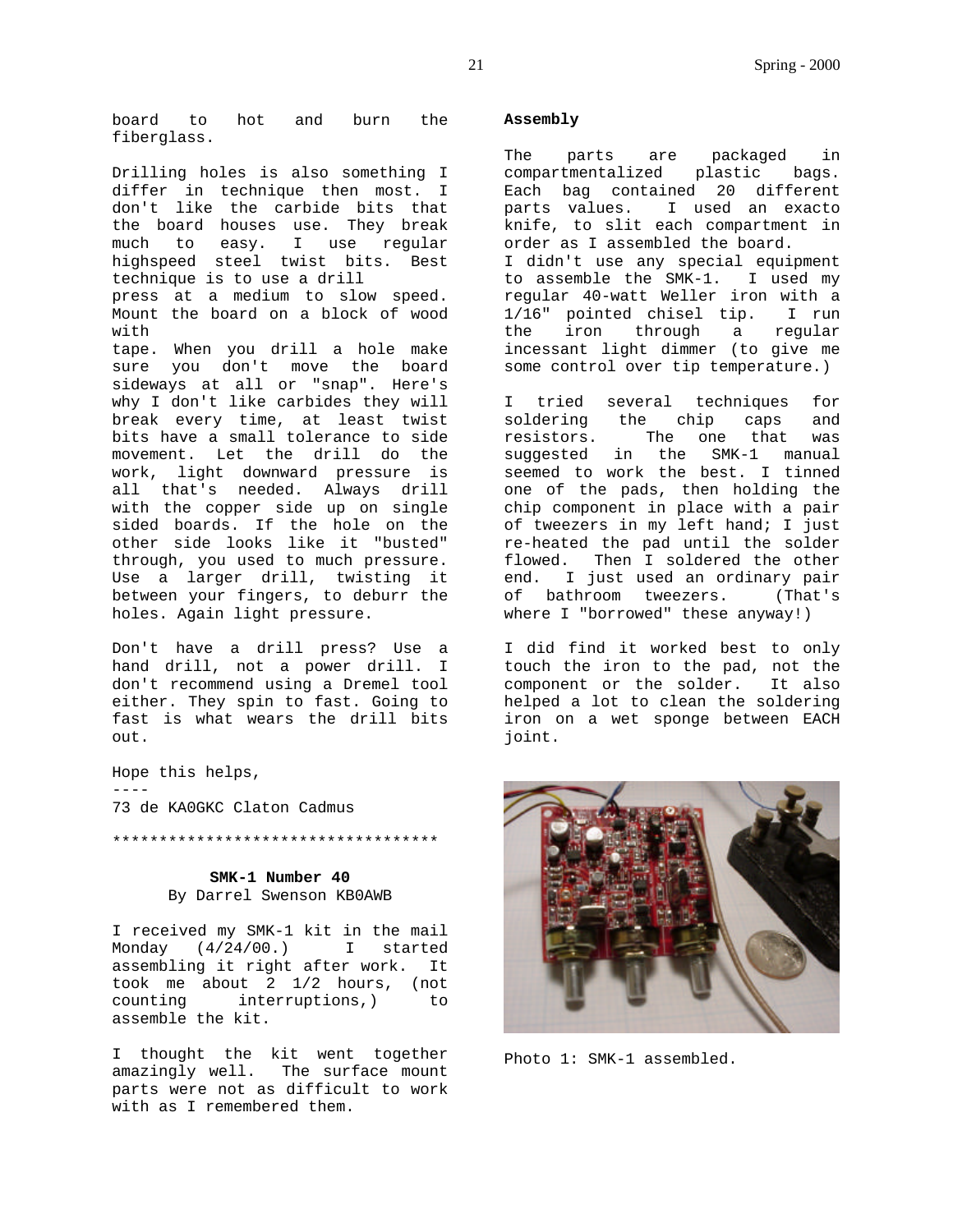#### **Surface Mount Parts**

Most of the caps do not have a part number stamped on the part, so you only want to open one compartment at a time. I couldn't tell which side was up, so I just mounted them.

The resistors and most of the remaining parts do have a part number of some kind. The resistors use a three-digit code: two value digits plus a multiplier digit. 100 = 10 ohms, 561 = 560 ohms, 223 = 22K. The code is very similar to the 'through the hole' resistor color code, just no colors! The semiconductors all had at least part of the part number stamped on the top. The ICs use a beveled edge to identify the side with pin 1.

#### **Assembly Notes**

The manual doesn't mention this but a good time to clean the flux of the board is between the steps at the bottom of page 4 and the start of the electrolytic capacitor installation at the top of page 5. It is much harder to remove the flux after the larger components are mounted.

There is only one toroid to wind, a bifilar output transformer. The one suggestion I would have for the feedback box would be to make the toroid a 'through the hole' part. I had a lot of trouble getting the toroid mounted securely close to the board.

I found 3 typos in the manual, all minor, and easy to figure out: 1. Item 5 on the parts list is listed as capacitor C24. That should be C2, C16, C26 - 470pF. (C24 is the 390pF in Item 4.) 2. The parts layout for bag 2 on page 4 shows 2 of item 18 - MMBF2222AL, there are three, Q2, Q4, & Q5. My kit had the correct number of parts, just the bag layout diagram is wrong.

3. The bag layout also shows Item 42 as a SA602AD. The parts list and schematic show a SA612AD. My kit shipped with the SA612AD.

#### **Some other hints**

With my big butter fingers I had more trouble getting the parts out of the LITTLE plastic chip carriers, than I did soldering them! I finally worked out a technique using the exacto knife to remove the plastic covering from one side and dropping the parts out on a sheet of white paper.

I also found it much easier to work with a light close on each side of the work area (less shadows.) If one of the chips moves and it not flush with the board, press down on the top with the tweezers and then rapidly alternate ends with the soldering iron until it pops down. If you get more solder than you want, one of the solder bulbs works great. (Just make sure the other end of the component is soldered solid before you suck!)

#### **Smoke Test**

Gave it the smoke test Tuesday night - it passed! Everything worked the first time. (It's been a while since that has happened!)

I'm getting 7.038.4 to 7.039.6 on TX and 7.036.1 to 7.039.6 on RX. The transmitter is putting out .275w (measured on IFR1200.) TX looks clean on the spectrum analyzer (must be that crystal thing.)

The RX hears a lot of signals, almost too many! With the attenuator wide open it gets a little BCI. I have never been around an MRX-40 receiver, so am not sure what to expect. There aren't many components in there! It seems to work. I've been playing with an A/B switch and my Yaesu 757GXII. I think the SMK-1 RX is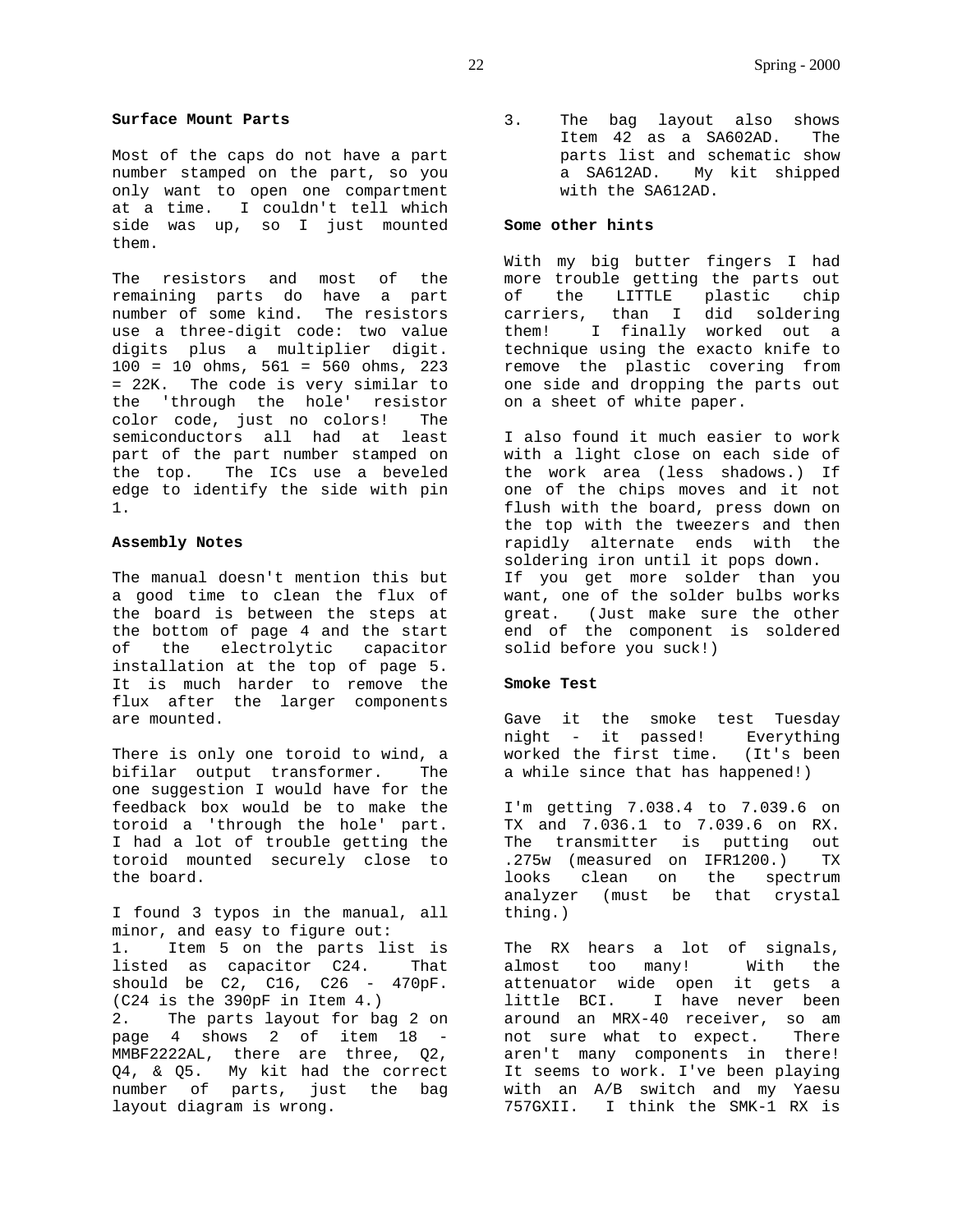hearing every thing I am hearing on the Yaesu (plus a BC station!) Considering the complexity of the design I think it is doing very well.

#### **Final Impression**

I like the Surface Mount layout a lot better than I thought I would when Doug Hendricks first suggested this a couple of months ago. I can see several advantages: No plated through holes to worry about. No component leads to clip off. (Once I got the hang of it... I was installing the surface mount components as fast for faster than I could the leaded versions.) Less flux to clean up. No holes to drill when making boards at home. Lower component cost, better availability.

I'm looking forward to the 10M rig latter this summer.

72... Darrel... KB0AWB... kb0awb@arrl.net

\*\*\*\*\*\*\*\*\*\*\*\*\*\*\*\*\*\*\*\*\*\*\*\*\*\*\*\*\*\*\*\*\*\*\*

**Upcoming Operating Events** By Mark Milburn KQ0I

Here are some QRP operating events that will be coming up. Turn your power down and join in...they are fun events and the people you meet will be some of the best hams on the air.

Don't forget the Midwest/Dakota Divison Convention June 2-3 in South Sioux City, NE!

This convention has become a favorite of QRPers in Iowa and surrounding states. Plan to attend the QRP Luncheon and the QRP programs as well as the great flea market and dealer tables.

**QRP To The Field 2000 -- Water World**

Date: Saturday, April 29, 2000 Time: 1500 to 2400 UTC (pick any 6 hours)

Bands: 40-20-15-10 meters, in the vicinity of the QRP calling frequencies, please be courteous to others.

Mode: CW only Power out (QRP only): 5 watts or less

The theme for this year is to get outside and get as close as possible to a water location! Sorry...bathtubs, toilets, sinks, leaky plumbing, water ottles and the like don't count. Just about everyone has a nearby location that involves some kind of lake, pond, river, canal, ditch, whatever! If you can't get away to be near the water, then set up out in your back yard or on the back porch and be a field station. The whole idea of QRP to the Field is to get outside and operate! So pack a lunch and get out there.

Let's have some fun! A note of seriousness here. Please keep your personal safety in mind, especially Marine Mobile stations. Don't attempt to go out on the water before the fog has cleared, and please don't stay out on the water after dark. We want to have everybody around for next year too. So use a little common sense and please obey the laws governing your location.

Select any 6-hour operating period that works for you. If you need to split it up into two or three hour intervals to accomodate other plans, then do so. Jump in there when you can, but only work a total of 6 hours.

Categories: Marine Mobile (MM) must submit photograph of operating position! Whether you're on a ship, canoe, kayak, raft, innertube or what have you....if you are afloat then you're marine mobile.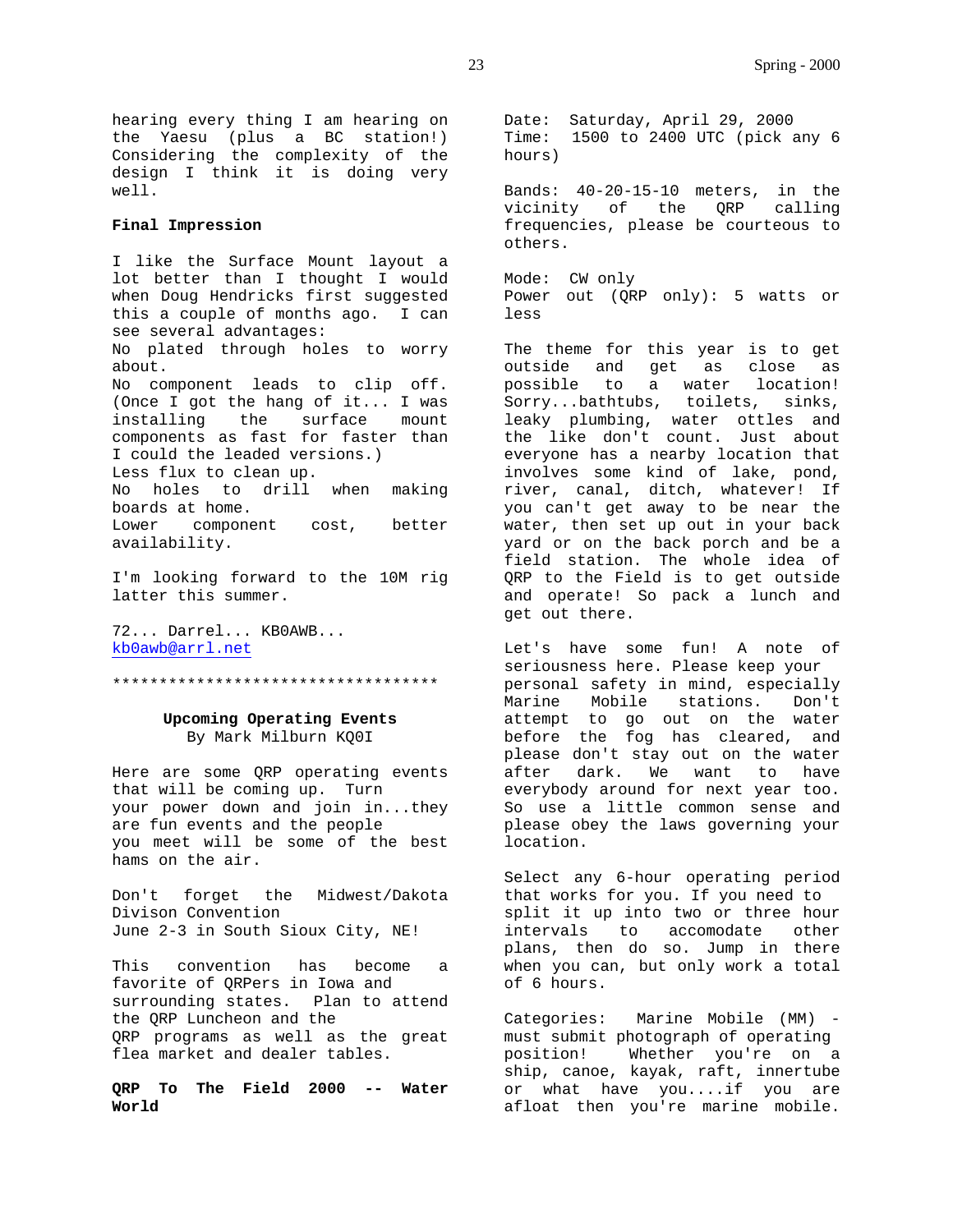DO NOT sign /MM after your callsign, it will be part of the exchange.

Ocean (OC) - must submit photograph of operating position! This category also includes the Great Lakes and the gulf, cuz those babies are huge!

Other water (WT) - inland lakes, rivers, streams, park ponds, ditches, canals, etc.

Field station (FD) - any station that is outdoors and not using commercial power or fixed antennas.

Home station (HO) - any station that is operating from an indoor or home location.

Exchange: RST + SPC + Category identifier (two letters)

Example: 559 NM WT

Scoring: 25 pts - for each MM station worked per band 20 pts - for each OC station worked per band 15 pts - for each WT station worked per band 10 pts - for each FD station worked per band 5 pts - for each HO station worked per band

SPCs: count once per band

Location Multipliers: MM = x5  $OC = x4$  $WT = x3$  $FD = x2$  $HO = x1$ 

Final Score: Total pts x Total SPC x Location = Final score

A summary sheet is available at the Norcal web site:

http://www.fix.net/~jparker/norcal. htm

Deadline: Send complete logs and summary sheets by June 1, 2000 Summary sheets must include a description of location and equipment used; also include photographs where indicated above. Pictures must show your station location and the water in the same field of view. Your log should include a minimum of time (in UTC), callsign of station worked, complete exchange received, RST sent (if not a static exchange). Incomplete submissions will be used as check logs.

Email submission (except MM & OC stations): send complete logs and summary sheets in ASCII text format only to:

#### n0qt@arrl.net

Please send text format only, all other forms will be rejected so no html, word processor documents or attachments please.

Snail mail (including MM & OC stations): send complete logs and summary sheets and photos to:

Jan Medley N0QT QRPTTF 2000 P.O. Box 1768 Socorro NM 87801

#### **Florida QSO Party**

1600Z Apr 29 to 0159Z Apr 30 and 1200Z-2159Z Apr 30

Twenty Hours total time, 40, 20, 15 and 10 meters.

Classes: Single op, mobile (single op, or multiop), Novice/Tech(mixed mode, phone only, CW only), Multi-single and multi-multi(mixed mode only; max 1 signal per band)

Three power classes: QRP (less than 5 watts), Low Power (less than 150 watts), and High Power (over 150 watts)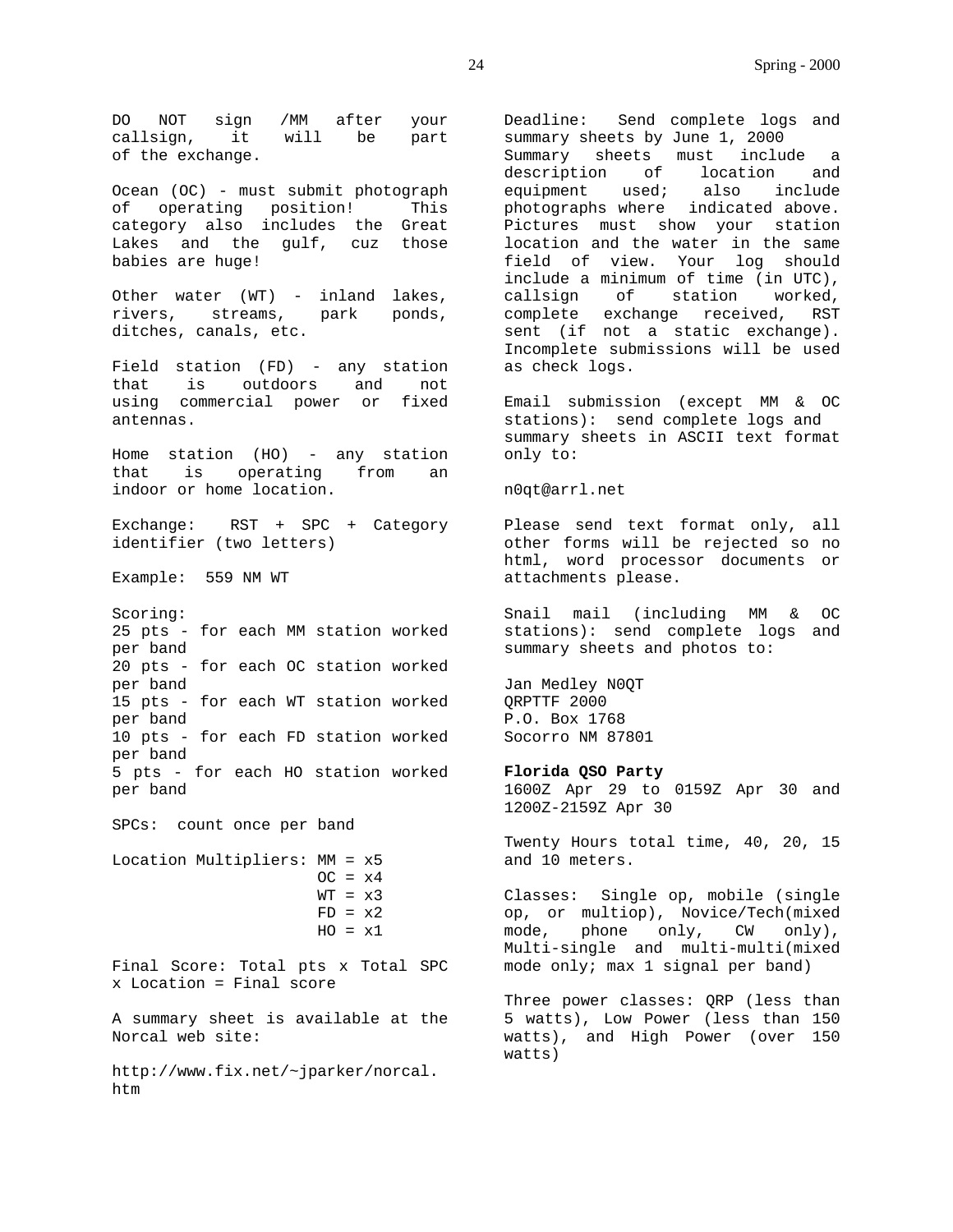Exchange: signal report and SPC (DX send entity), Florida stations send county.

Work stations once per band and mode.

Work Florida mobile stations again as they change county.

Count 1 pt per phone qso, 2pts per CW qso.

Multipliers: for Florida stations, 50 states; Canadian areas (MAR, NL, VE2-VE8, YT); DX countries (except W, VE, KH6, KL7) All others count Florida counties (67). Count multipliers once per mode.

Power Multiplier: QRP = x3, low power =  $x$  2, high power =  $x1$ 

final score: QSO points x total multipliers x Power multiplier.

Logs must be postmarked by May 30. Send to Florida QRO Party, c/o Ron Wetjen, WD4AHZ, 5362 Castleman Dr., Sarasota, FL 34232 fqp@qsl.net http://www.qsl.net/fqp/

## **Ontario QSO Party**

1800Z Apr 29 to 1800Z Apr 30 Phone and CW, 160, 80, 40, 20, 15 and 10 meters plus all VHF/UHF bands(no repeaters qsos and keep 146.52 clear)

Classes: Single op low power (less than 150 watts on HF and less than 50 watts on VHF/UHF); single op high power; single op, single band; mobile; HF QRP (less than 5 watts); VHG/UHF FM QRP (less than 5 watts; multiop (CW, SSB or mixed mode)

Exchange signal report, SPC. Ontario stations exchange signal report and county/district/regional municipality. Work Ontario stations only - Ontario stations work everyone.

Work mobile and portable stations again as they change county/district/regional municipalities.

Work stations once per band.

Score - 1 pt/qso, 10 pts (each<br>band) for working VE30DX and band) for working VE3ODX and VA3RAC.

Multipliers are Ontario county/district/regional municipalities (for Ontario stations; county/district/regional municipalities, and state/province/DXCC countries)

Final score is total qso points x total multipliers (max 48)

Awards.

Send logs by May 31 to: Ontario DX Association Box 161 Stn A, Willowdale, Ontario M2N 5S8 Canada

ve3sre@rac.ca http://www.odxa.on.ca/oqrprules.htm  $\mathbf{1}$ 

**Adventure Radio Society Spartan Sprint**

May 1, 2000 June 5, 2000 July 3, 2000 August 7, 2000 September 4, 2000 October 2, 2000 November 6, 2000 December 4, 2000

1. Start at 9:00 PM EDT, 8:00 CDT, 7:00 MDT and 6:00 PDT. Finish at 11:00 PM EDT, 10:00 CDT, 9:00 MDT and 8:00 PDT.

2. The frequencies will be 3560 kHz+/-, 7040 kHz+/- and 14060  $kHz+/-$ . (You may operate one, two or three bands--your choice.)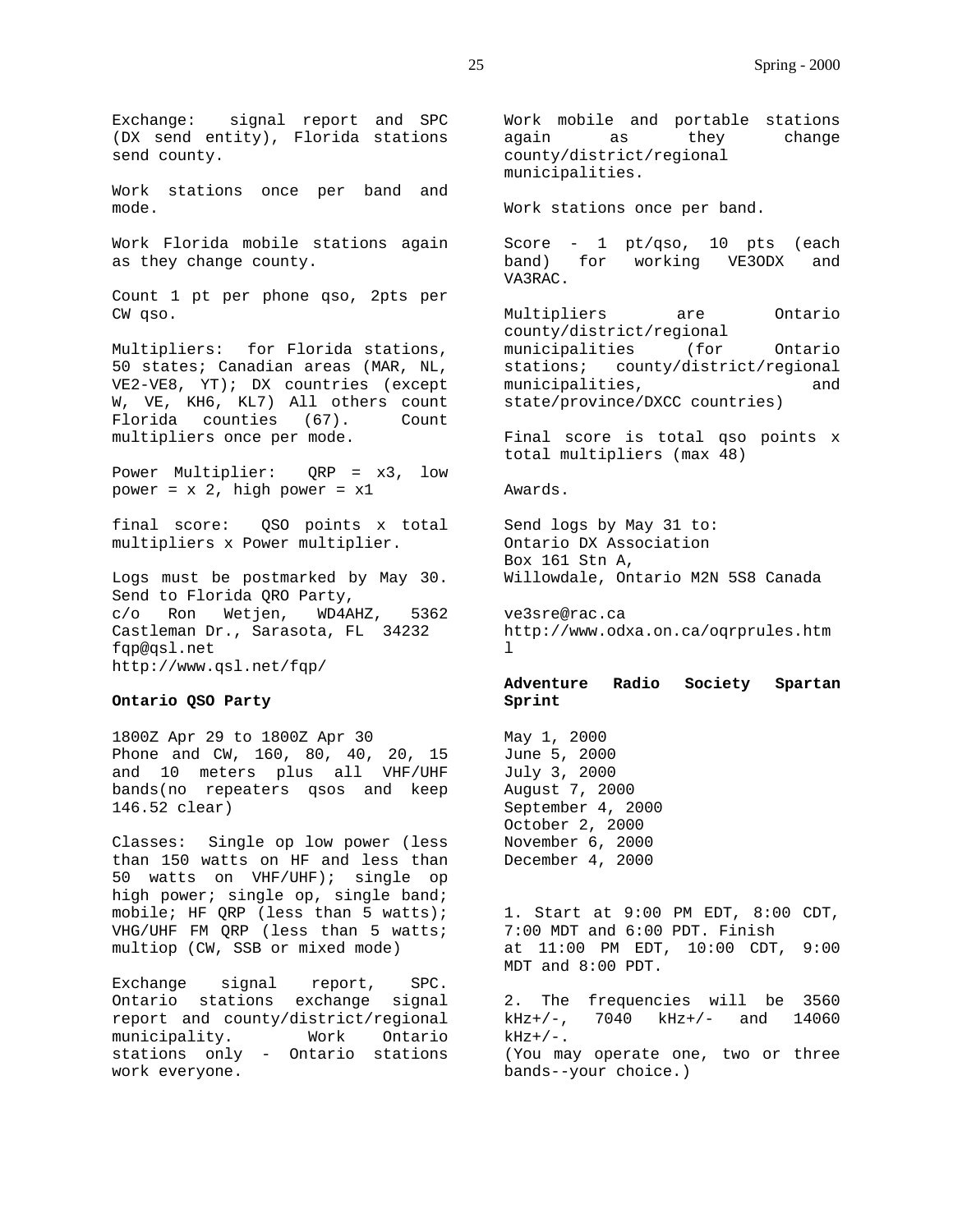3. Exchange RST, SPC (state, province or country) and power output.

4. If you choose to call CQ, use the format "CQ SP," or "CQ SP TEST."

5. You can take credit for working the same station on a second band.

After the contest, we invite you to use our autolog, which is part of the ARS Sojourner. Just go to www.natworld.com/ars and follow the link for "Direct access to autologs". Or you can speed things up by going directly to the Spartan Sprint autolog page at www.natworld.com/ars/ss\_log.html.

If you don't have access to the web, send Russ Carpenter, AA7QU, an e-mail with your total QSOs and the total weight of your station (i.e. the combined weight of all transmitters, receivers, keys, keyers and batteries used during the Sprint). You may also include your comments from the soapbox. Russ' email address is russ@natworld.com.

We publish results for each Spartan Sprint on the Thursday following the Sprint. This may be the world's quickest contest reporting! Please send us your log as soon as possible, but in no event later than Wednesday afternoon.

#### **Connecticut QSO Party**

2000Z May 6 to 2000Z May 7 with a rest period from 0400Z-1200Z. Phone, CW, and RTTY Work stations once per band and mode, mobiles as they cross county lines. No repeater QSOs

Classes: Single op, fixed/mobile; Novice; QRP (< 5 watts); multisingle, multi-multi and CT clubs.

Exchange: RS(T), SPC. CT stations send county.

Score: 1 pt/phone or RTTY QSO, 2 pts/CW QSO, and 5 pts for W1AW or W1QI QSO.

Final score is QSO points x CT counties. CT stations use CT counties/SPC plus 1 multiplier for DX.

Awards.

Send logs by Jun 3 to CARA, POB 3441, Danbury, CT 06813-3441. http://www.danbury.org/cara/

#### **CQ-M International DX Contest**

2100Z May 13 to 2100Z May 14 CW, Phone, SSTV 160, 80, 40, 20, 15, 10 meters plus satellites. Categories: singleop-single band CW, SSB, Mixed mode or satellites. single-op, multi-band CW, SSB, mixed mode or QRP (mixed mode < 5watts you must send /QRP), Multisingle(multi-band, mixed mode) SWL or WW II veteran (multiband, mixed mode); SSTV (single or multiop, multiband, SSTV only)

Change bands only once every 10 minutes.

Work stations once per band, regardless of mode.

Exchange RST and serial no.

Scoring 1 pt/QSO with own P-150-C country, 2 pts/QSO with another P-150-C country, 3 pts/QSO with another continent. Each country in the P-150-C award country list counts as a multiplier only once per band.

Final score is the sum of all QSO points, times sum of all multipliers.

Awards.

Send logs by July 1 to CQ-M Contest Committee Krenkel Central Radio Club of Russia Box 88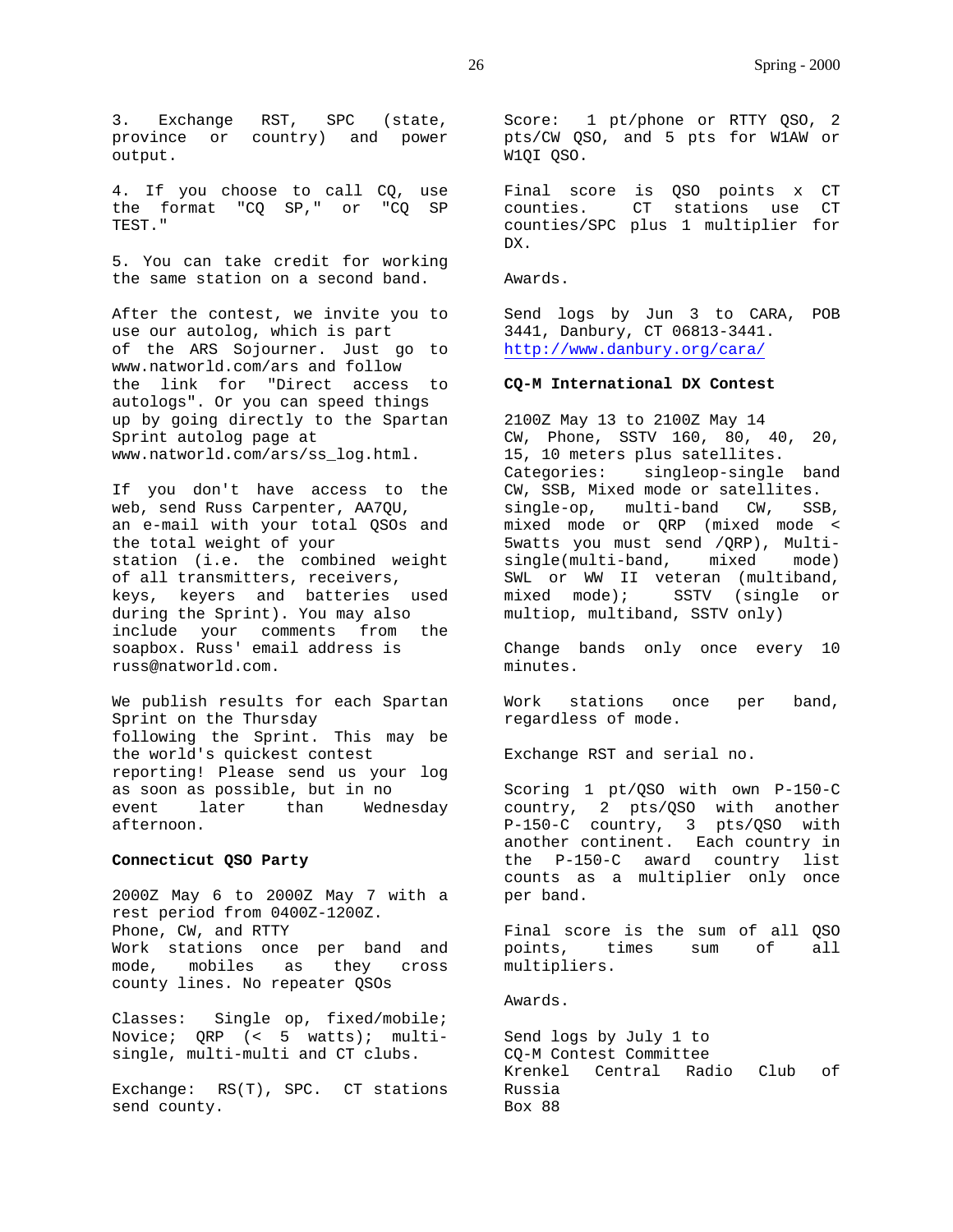Moscow 123459 Russia

cqm@mail.ru http://www.mai.ru/~crc/cqm/cqmain\_e.htm

## **FISTS CW Club Spring Sprint**

1700-2100Z May 13, CW only. Work stations once per band, 80, 40, 20, 15 and 10 meters.

Exchange: Name, SPC, Fists number (power out if non-member) Score 5 pts/QSO with FISTS members, 2 pts/QSO with non-members.

Final score equals QSO points times SPC (each time worked on DX countries)

QRP and QRO categories.

Send paper logs only within 30 days to Alan Tanner, 3787 Trebein Rd. Fairborn, OH 45342 htt://www.fists.org

**QRP ARCI Hootowl Sprint** May 28, 2000 8 PM to Midnight Local Time

**Memorial Day CW Sprint** 2300Z May 29 to 0300 May 30, CW

only 160, 80, 40, 20, 15, 10 and 6 meters.

Classes: < 250 mW; 250mW to 1 W; 1 W to 5 W; and over 5 watts.

Exchange RST, SPC, Michigan QRP Club member number (power output if non-member)

Work stations once per band.

Score 5 pts/QSO with MI QRP members, 4 pts/QSO with non-members outside W/VE, and 2 pts/QSO with W/VE non-members.

Multiply QSO points by SPC per band.

Multiply total time 1.25 if using home-brew receiver or transmitter.

Awards.

Send logs to L. T. Switzer N8CQA 654 Georgia Ave. Marysville MI 48040-1243 n8cqa@tir.com www.tir.com/~k8dd/rules97.htm

**QRP TAC Sprint**

June 3, 2000 1800Z - 2359Z, CW only

Exchange call, RST, Name, State and TAC (telephone area code). To receive a sample log try htt://www.n3epa.org

#### **2000 Summer Homebrew Sprint**

July 9, 2000 2000Z-2400Z CW HF only

#### **Flight Of The Bumblebees**

Adventure Radio Society takes great pleasure in announcing the 2000 Flight of the Bumblebees, to be held on the last Sunday of July (July 30, 2000). As usual, we will hold a drawing for the first 25 people who sign up as Bees. Two lucky people will receive one-year subscriptions to Backpacker Magazine.

This announcement is being send to ARS members only. On Friday, April 21, we will announce the event on the QRP-L.

There are five different ways to be honored for your accomplishments as a Bee:

- Highest number of points in the Bee category

- Highest number of points in the home-based category

- Most interesting equipment,

- Most outrageous venture, and

- Most beautiful site.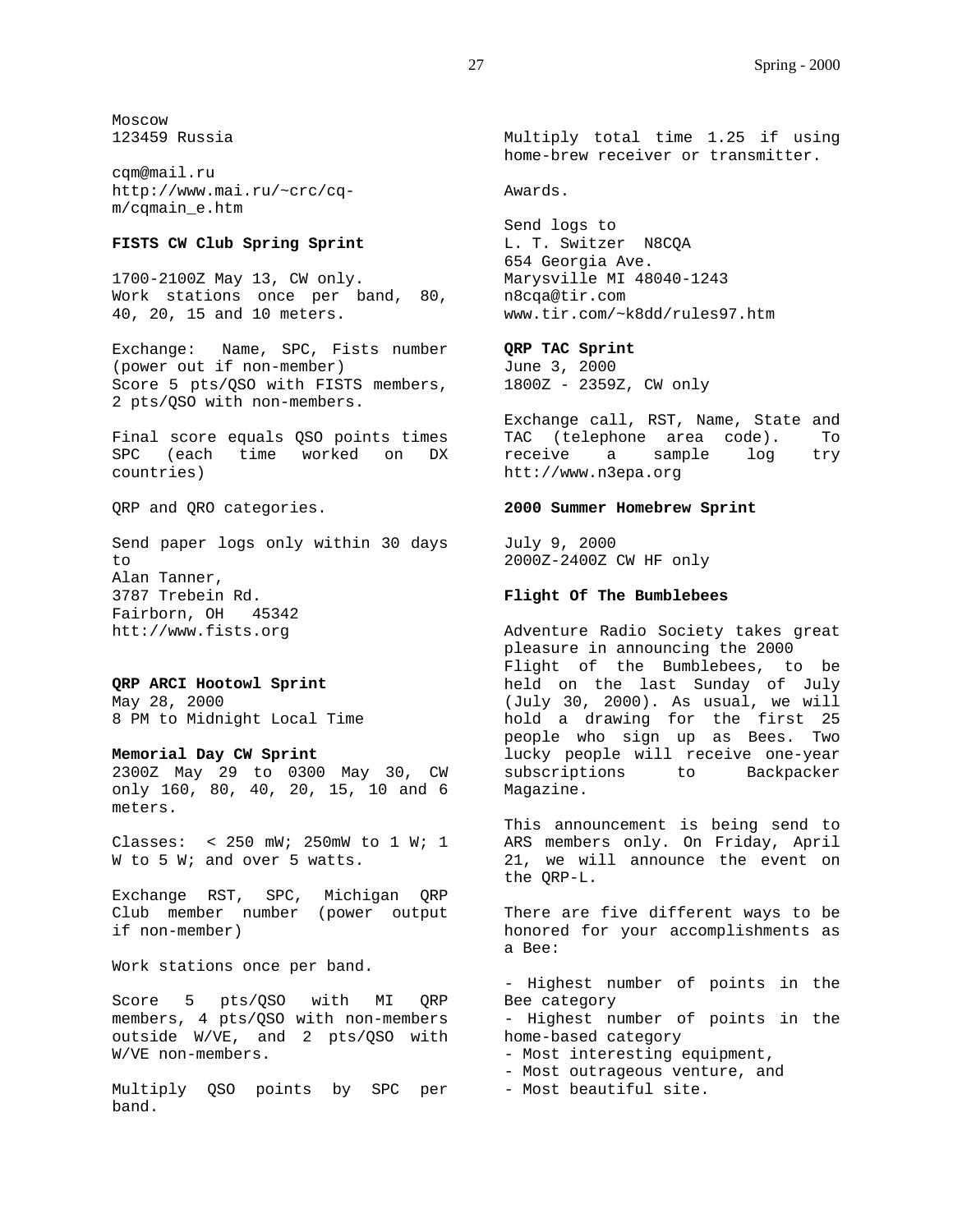We won't put a limit on the total number of Bees this year, but we would really appreciate hearing from you right away, so can put together a Bee Roster and build momentum.

To become a Bee, just send Russ Carpenter, AA7QU, an email at russ@natworld.com. Please indicate your interest in Beedom and your intended operating site.

This is a four hour event during the last Sunday of July, running from 10:00 PDT/11:00 MDT/12:00 CDT/1:00 EDT to 2:00 PDT/3:00 MDT/4:00 CDT/5:00 EDT. Thus, the hours of operation accommodate all four time zones. No matter where you live, there is time to for the Bumblebees to travel to their sites, set up their stations, operate the contest, and travel back to their cars.

Both home-based and portable operations are encouraged. Participants who want to operate in the Bumblebee category apply to Adventure Radio Society for Bumblebee status. ARS assigns each Bumblebee a Bee number. Bumblebees agree to walk, bike or boat to their sites. The distance traveled to the site is at the Bumblebee's discretion. Bumblebees add "/BB" to their calls.

Group operation is welcome in the Flight of the Bumblebees. You may Operate under a single call and report a single score, or under multiple calls and report multiple scores. In any event, you are limited to operating a single transmitter at a time.

Maximum power is five watts. We operate CW on 40, 20, 15 and 10 meters, on the standard QRP frequencies. We want this to be a national contest, so we encourage long-range contacts by giving double points for 20, 15 and 10 meters. 40 meter contacts will

receive one point. The same station can be worked on different bands for additional QSO points and multipliers.

If you are a Bumblebee, your exchange is RST, state/province/country, and your Bumblebee number. If you are homebased, your exchange is RST, state/province/country, and your power.

Contacts with Bumblebees generate a 3X multiplier. So your score equals QSO points times (number of Bumblebees times three). Here is an example. If you make 20 contacts on 40 meters and 30 contacts on the higher bands, and make a total of 25 Bumblebee contacts, your score is (20+60) X (25 X 3), or 6,000.

Separate but equal commendations are awarded to the high scores for the home-based and Bumblebee participants. We will also commend Bumblebees in the following new categories:

- Most interesting equipment,
- Most outrageous venture, and
- Most beautiful site.

Participants are strongly encouraged to use our automated contest reporting system, which is found in the ARS Sojourner. Participants may submit paper logs, with a two week deadline. Results are posted during the third week of August in The ARS Sojourner, the QRP-L Internet Group, and by direct email to ARS members.

If you choose to use a paper log, please include at least the following:

- Your full name and callsign; - Your status (Bumblebee, or homebased). - Date of the event; - Total number of completed QSOs with Bumblebees, and - Total number of completed QSOs with all other stations.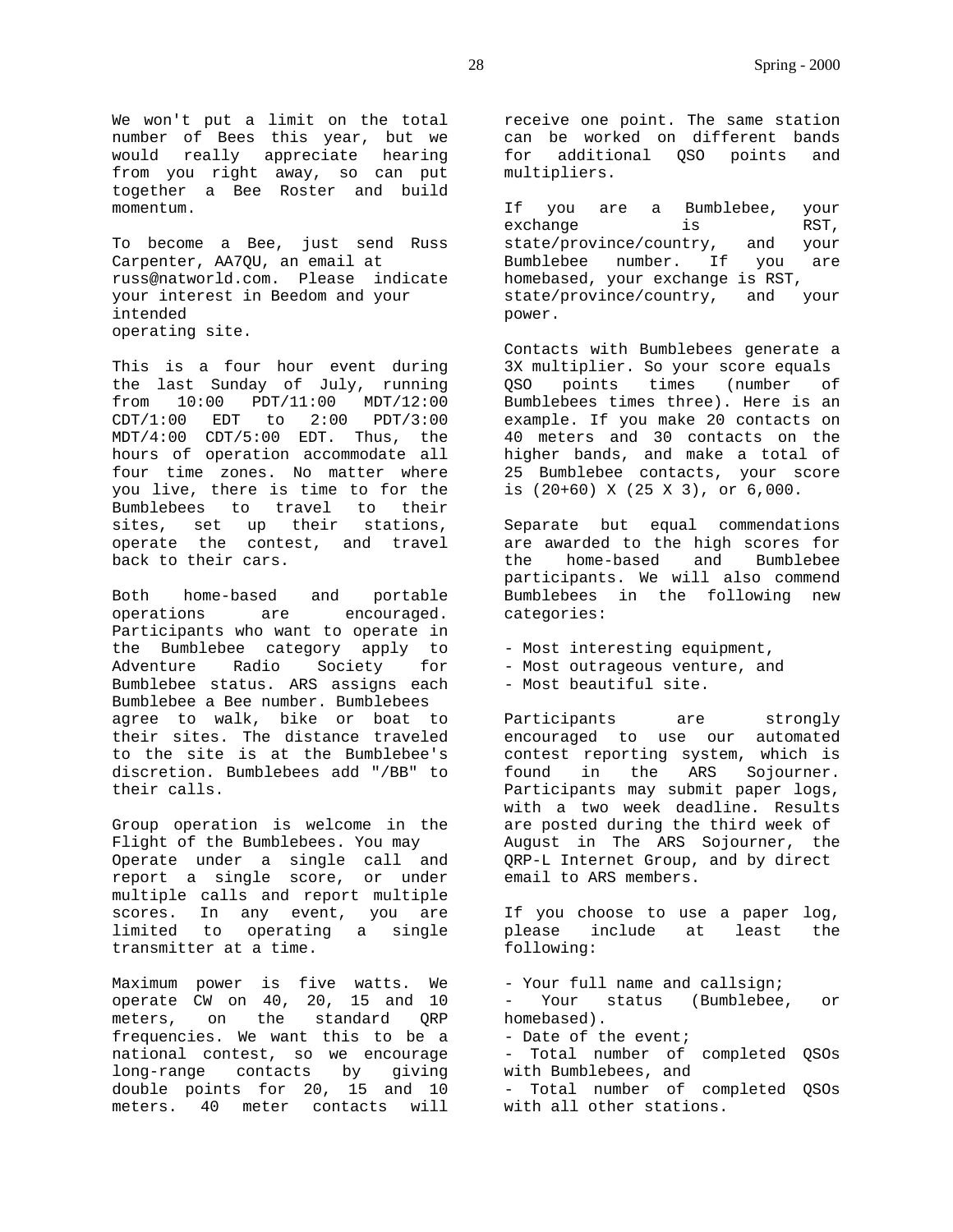You may also want to add soapbox information, such as the equipment used, your operating location, interesting contacts, successes and challenges.

You are encouraged to submit stories and photographs of your Bumblebee adventure for publication in The ARS Sojourner. See Advice for Contributors, www.natworld.com/ars/pages/pageone\_ material/advice.html.

Russ Carpenter, AA7QU, is the Contest Manager. Mail paper logs to him at 47227 Goodpasture Road, Vida, OR 97488. You can reach Russ in the following ways:

- By mail, at the foregoing address - By phone, at (541) 896-026 - By email, at russ@natworld.com

**QRP ARCI Summer Daze SSB Sprint** August 6, 2000 2000Z - 2400Z

## **QRP ARCI Fall QSO Party**

1200Z October 21 to 2400Z October 22

**QRP ARCI Holiday Spirits Homebrew Sprint** December 3, 2000 2000Z-2400Z

Enjoy....

72, de Mark KQ0I kq0i@juno.com

#### \*\*\*\*\*\*\*\*\*\*\*\*\*\*\*\*\*\*\*\*\*\*\*\*\*\*\*\*\*\*\*\*\*\*\*

## **A Simple Antenna And Rig Switch** By John Burnley NU0V

A very positive benefit from my experiences with QRP is the collection of fine rigs that I have been gathering. Before becoming involved with low power operations, my only building experience was with antennas. The QRP community has been enhanced with the development of the various high

quality (and low cost) kits that are available now. My dilemma with covenants does not afford me the opportunity to have an elaborate antenna farm (or visible) so most of my hamming utilizes one or two antennas going through a tuner to make the transmitter more happy (although not always the most efficient).

Manually changing antennas from rig to rig (especially during contests) and readjusting the tuner for every band frankly is a bit of a pain. It occurred to me that the solution was to build a coax switch (or move to an acreage but the XYL vetoed that idea).

There have been several good antenna switches over the years including the Heathkit HD-1234 and several models from B & W. I currently have the Heath model (which works great), but I still must change the coax from rig to rig (plus one of my antennas is fed with twin lead enabling more efficient multiband use). I decided to build a switch that not only accommodated antennas but rig choices as well.

One consideration for building an antenna switch is how to handle the 'out of circuit' antennas. Ideally you want those grounded but DO NOT RELY on this method alone for static and lightening protection. This should be incorporated into your overall plan but do not naively believe that this alone is all the precaution(s) that you must take.

Several months ago I ran across a website from Cole-Instrument at: http://www.cole-switches.com/ . It was very informative about different types of switches and the appropriate terminology. But I could not find any info on a switch that would ground the unused connections. A phone call to Cole-Instrument followed and I spoke with Mark Keeler. He confirmed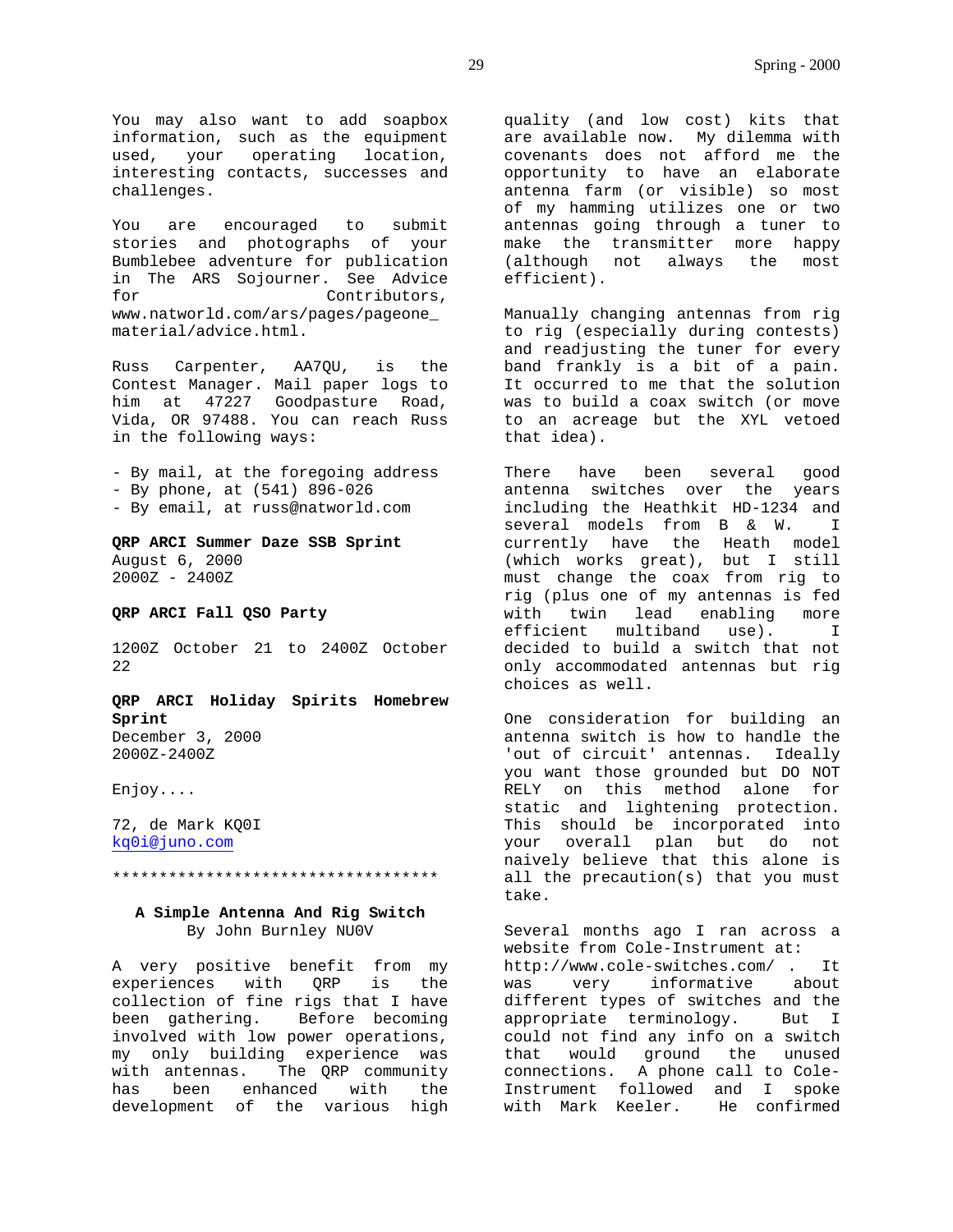that there was nothing on the website about that type of switch, but he told me what I was searching for was a multi-deck switch with at least one deck that was bridging. He also noted that there is sometimes confusion between the term bridging and shorting.

Shorting and non-shorting refer to the state of the contacts being switched (from and to). Shorting (as the name implies) refers to a make before break contact during switching. In other words, while switching physical contact is made between the from and to contacts before the latter is disengaged. The opposite is break before make which is termed non-shorting. Here the from is disengaged before the to contact is placed in circuit.

Bridging is another concept where all positions except the in circuit contact are connected together. The in circuit position is open. This is the type of switch that was used in the Heathkit and some of the B & W switches. Mark graciously provided me a sample and I began my experimentation.

Before we continue, lets review some of the terms associated with switches. These definitions were taken from the Cole Instrument website.

Common - The common is one of the switches terminals, and is the terminal that is always part of the switch circuit regardless of<br>position. The common connects to The common connects to the different circuits via the individual stator terminals as the shaft rotates from position to position (also called the pole).

Decks - Multi-deck switches have sections, each performing a separate function, that are axially stacked around a common actuating shaft.

Rotor - A device inside the rotary switch, permanently affixed to the shaft, that houses the moveable contact that closes circuits through the stator terminals as it moves from position to position by normal shaft rotation.

Stator - The fixed portion of a rotary switch containing the terminals completing the circuit with the moveable contact.

The sample switches I used were both multi-deck (with one deck bridging on one switch).

The first major decision was whether to use all the positions on the switches or just use a few. After reviewing the number of positions available, the decision was made to use just a few (not enough room for all those connectors hi).



#### **Photo 1: Rear panel of the switch box.**

The layout of the rear panel (where the SO-239 and terminal connectors reside) is really up to the builder (and will vary depending on your needs). My project used the top row for antennas and the bottom row for rigs. There is one balanced antenna input along with 1 BNC and three SO-239s. The bottom row (rigs) contains 3 SO239s and 2 balanced outputs. A ground connection is also provided on the top row.

The first step was designing the front panel. A line was drawn to divide the panel in half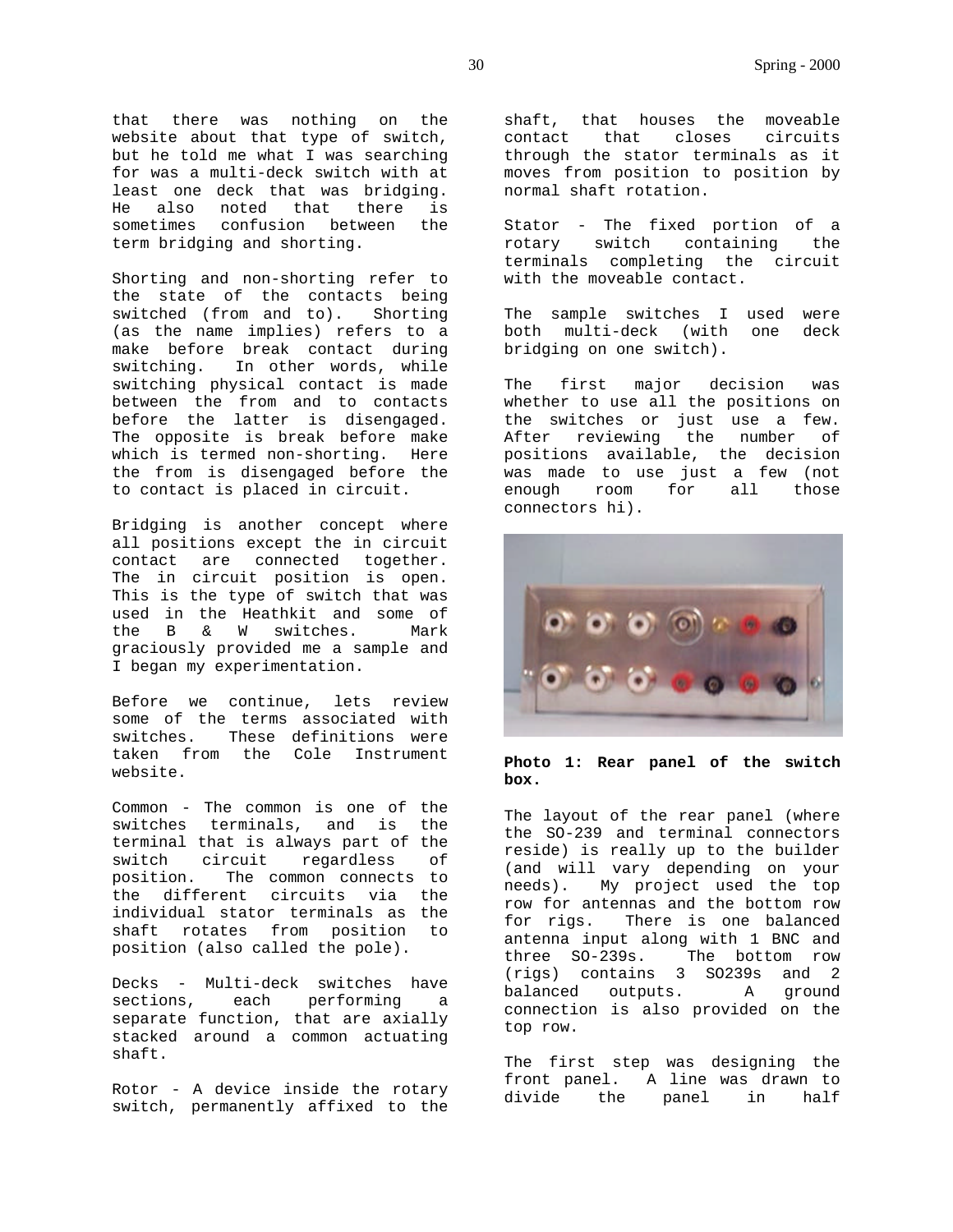(horizontal). Two vertical lines were then drawn to mark the exact points for the holes for the switches. The back panel was a bit more detailed. First two lines were drawn 1'' from the top and bottom (horizontal). Then a vertical line was drawn every 1'' (for the first four connectors) and every 1/2 inch after that for the balanced and ground connections.

The first line connected to the antenna switch was the ground connection. It was attached to the common terminal on the 'bridging' deck. Remember the bridging concept is the opposite on how a switch normally works. Here the selected position is out of circuit while the other positions are connected to the common. Next a wire was connected to all 4 decks of position 1. Position 1 on the project is ground (the switch is placed in this position when I am away from the shack).

Next the first SO-239 connector's center conductor was connected to deck 2 position 2. A small piece of wire was used to connect deck 2 position 2 to deck 1 position 2. This was attached to ensure that when the switch was in another position then the SO-239 center conductor would be connected to ground. When the switch is in position 2 then deck 1 (the bridging deck) would be open and deck two would complete the circuit (without being shorted to ground). The same methodology was used for the remaining SO-239s and the BNC connector. The common for deck 2 is used to connect the antenna switch to the rig switch.

Installing the connections for the balanced line was a bit more complex. So far the following positions have been used:

1. Grounded for non-use. 2. SO-239 #1 3. SO-239 #2 4. SO-239 #3

5. BNC

Twin lead was used to connect the balanced terminals. One section was attached to the common on deck 3 while the other section was connected to the common on deck 4. A small piece of wire was connected between decks 3 and 4 in positions 1 through 5. A small loop of wire was connected to positions 1-5 on deck 6. This allows grounding of decks 3 and 4 when positions 1 through 5 are selected (a pseudo bridging effect). A small piece of wire was connected from position 6 deck 3 to position 6 or decks 1 and 2. This allows for the connection to deck 2 common when the balanced line is selected (from deck 3) while grounding it when unused (the bridging of deck 1). Deck 4 position 6 is connected to the rig switch deck 2 common.

The rig switch was more straight forward to connect. Remember the center conductor from the SO-239s, BNC, and one twin lead conductor are connected via the common from deck 2. The other twin lead conductor is connected via deck 4 position 6 to the rig switch common deck 2.

The connections on the rig switch were made as follows:

- Deck 1 position 1 to rig SO-239 #1.
- Deck 1 position 2 to rig SO-239 #2.
- Deck 1 position 3 to rig SO-239 #3.
- Deck 1 position 4 to rig balanced terminal 1(a).
- Deck 2 position 4 to rig balanced terminal 1(b).
- Deck 1 position 5 to rig balanced terminal 2(a).
- Deck 2 position 5 to rig balanced terminal 2(b).
- Remaining positions unused.